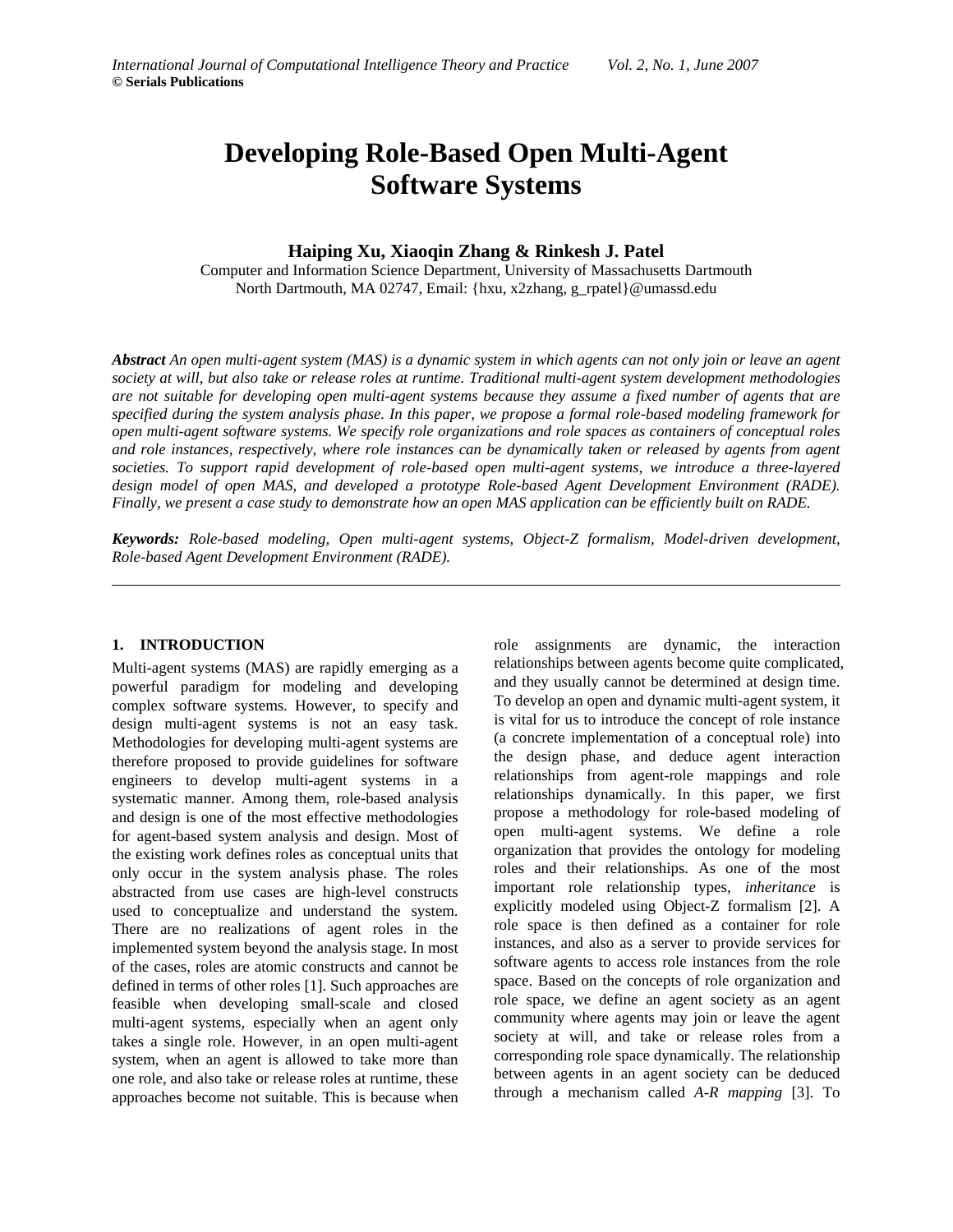support the software engineering principle of "separation of concerns" and reuse of various design models, we propose a three-layered development model, in which our formal role-based open MAS model serves as the first layer of the development model that is independent of both the application and solution domains. Our approach provides a potential solution for automated MAS development, which is illustrated by a prototype Role-based Agent Development Environment (RADE). Finally, we use a case study to show how a role-based open MAS application can be developed efficiently on RADE.

The rest of this paper is organized as follows. In Section 2, we describe the related work and highlight the relationships to our research. In Section 3, we present a formal framework for role-based open MAS using Object-Z formalism. Our formal framework consists three key concepts, namely *role organization*, *role space* and *agent society*. In Section 4, we propose a three-layered development model for role-based open MAS, and describe our RADE prototype. In Section 5, we provide an example of organizing a conference to illustrate how role-based open MAS applications can be developed using our approach. Finally, In Section 6, we provide conclusions and our future work.

## **2. RELATED WORK**

There are three main strands of work to which our research is related, i.e., work on formal modeling of agent-based systems, work on role-based agent development methodologies, and work on model-driven development of multi-agent systems. Previous work on formal modeling of agent systems has been focused on designing formal specification languages or using existing formalisms, such as Z, temporal logic, and Petri nets, to specify agent systems or agent behaviors. Brazier and his colleagues developed a high-level modeling framework called DESIRE (framework for DEsign and Specification of Interacting REasoning components), which enables specification of a system's conceptual design [4]. The DESIRE framework can explicitly support modeling the knowledge, interaction, and coordination of complex tasks and reasoning capabilities in agent systems. Shapiroa and Lespérance proposed the Cognitive Agents Specification Language (CASL) that can be used to model the negotiation process of personal agents in a multi-agent system. The CASL also supports modeling an agent's preferences with mental states (e.g., knowledge and goals) at an abstract level [5]. Bharadwaj presented an integrated formal framework for the specification and analysis of multi-agent systems [6]. In his proposed approach,

agents are specified in a language called Secure Operations Language (SOL) that supports modular development of secure agents. Luck and d'Inverno used the Z formalism to define a framework for describing agent architectures at different levels of abstraction. They proposed a four-tiered hierarchy comprising entities, objects, agents and autonomous agents [7]. The basic idea of their approach is that all components of the world are entities with attributes. Of these entities, objects are entities with capabilities of actions, agents are objects with goals, and autonomous agents are agents with motivations. Fisher's work on Concurrent METATEM used temporal logic to represent dynamic agent behaviors [8]. Such a temporal logic is more powerful than the corresponding classic logic and is useful for the description of dynamic behaviors in reactive systems. Fisher took the view that a multi-agent system is simply a system consisting of concurrently executing objects. Xu and Shatz proposed a high-level Petri net, called agent-oriented G-nets, to model and verify behavioral properties of multi-agent systems [9]. Based on the agent-oriented G-net model, certain properties of a multi-agent system, e.g., concurrency and deadlock freeness, can be verified using existing Petri net tools [10]. Hilaire and his colleagues proposed a mechanism for dynamic role playing specified in OZS [11]. The OZS formalism combines Object-Z and statecharts, and can be used to specify multi-agent systems based upon role, interactions and organizations [12]. In their approach, Object-Z is used to specify the transformational aspects; while statecharts are used to specify the reactive aspects of a multi-agent system. Finally, a formal model of agency that is closely related to our proposed work is the Belief-Desire-Intention (BDI) agent model [13]. The BDI agent architecture has come to be one of the well-known and best studied models of practical reasoning agents, which provides an explicit representation for agent mental states, namely beliefs, desires and intentions. Our specification for an agent class follows the BDI agent model; however, we separate domain knowledge (belief), domain goals (desires), and domain plans (intentions) from the agent class, and modularize them into corresponding role classes. Thus, our specified agent class is application independent, and as a consequence, our proposed approach supports *separation of concerns*, which can significantly simplify the MAS development process due to our modular development methodology.

In summary, formal methods are typically used for specification of agent systems and agent behaviors. Existing work in this direction either do not directly use role modeling for agent design, or use role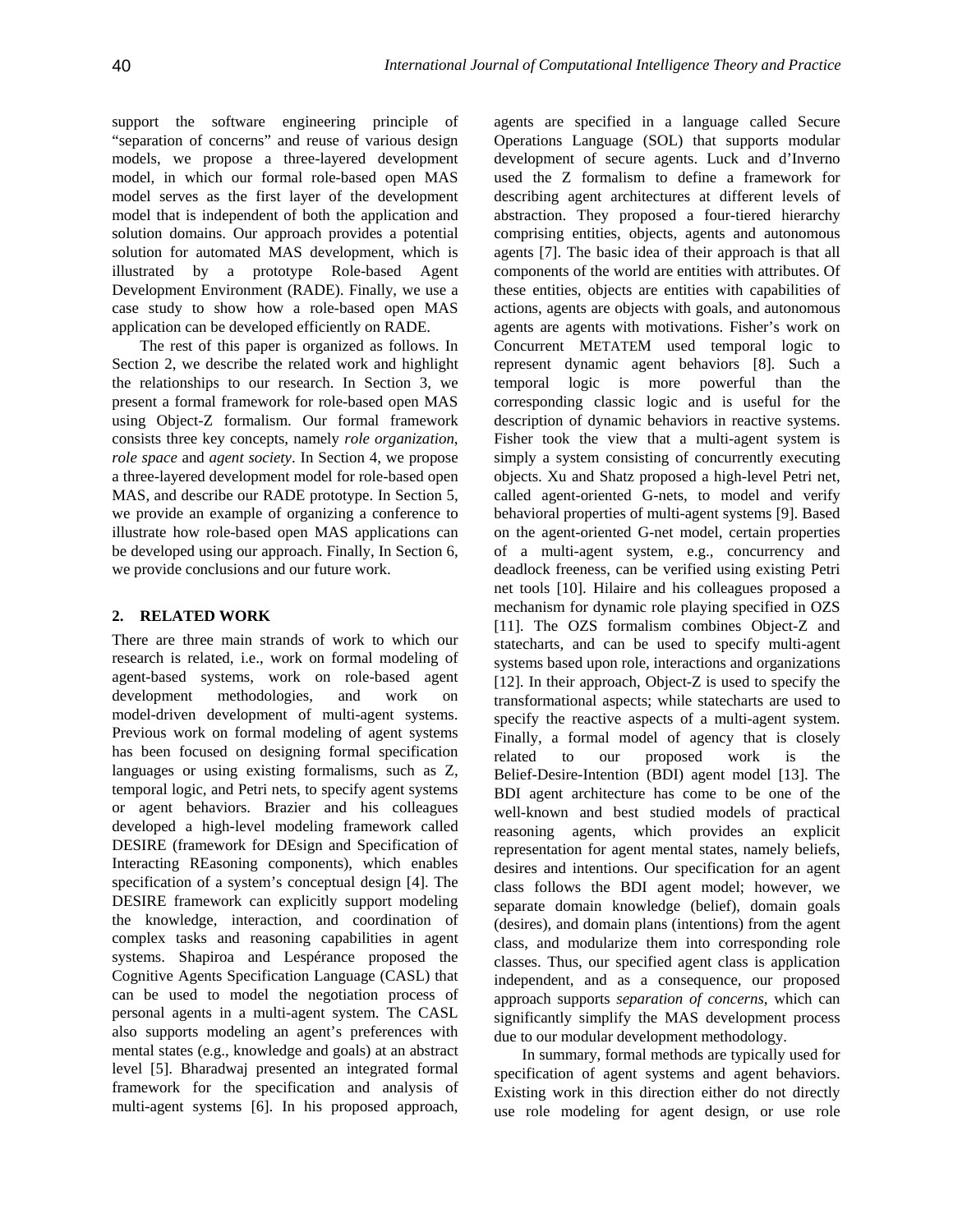modeling only as conceptual guidelines for agent development during the system analysis phase. Furthermore, as stated by Cabri and his colleagues, a common limitation of those approaches is the lack of support for development of multi-agent systems during all phases [14]. In this paper, we propose our formal role-based open multi-agent system framework based on three key notions, namely role organization, role space and agent society, where role classes are defined in a role organization and instantiated in a role space; while role instances can be taken or released by agents form an agent society dynamically. We overcome the limitations of current role-based modeling approaches by demonstrating how our formal model can be used in a three-layered agent development framework.

A second strand of related work is to propose role-based methodologies for development of multi-agent systems. Typical examples of such efforts include the Gaia methodology and Multiagent Systems Engineering (MaSE) methodology [15, 16]. The Gaia methodology models both the macro (social) aspect and the micro (agent internals) aspect of a multi-agent system [15]. The methodology covers the analysis phase and the design phase. Specifically, in the analysis phase, the role model and interaction model are constructed. Based on the analysis models, in the design phase, three models (i.e., the agent model, service model and acquaintance model) are constructed during the initial design of the system, and then are refined during a detailed design phase using conventional object-oriented methodology. Similarly, the MaSE methodology is a specialization of traditional software engineering methodologies [16]. During the analysis phase of the MaSE methodology, a set of roles are produced, which describes entities that perform some function within the system. In MaSE, each role is responsible for achieving, or helping to achieve specific system goals and subgoals. During the design phase, agent classes are created from the roles defined in the analysis phase. In other words, roles are the foundation upon which agent classes are designed, and thus, the design of agent and design of roles are tightly coupled. More recently, Hameurlain and Sibertin-Blanc proposed a formal specification model of roles for complex interactions in multi-agent systems [17]. Their approach is based on the RICO (Role-based Interaction COmponents) specification model, which is a role-based interaction abstract model for specification of role components in agent-based applications. Due to their formal specification of role components in Petri nets, their approach supports verification of certain safety properties such as mutual exclusion and concurrency. Different from the above methodologies, in our proposed approach, we explicitly model conceptual roles and role instances for role-based open MAS. The components of role instances and agent instances are loosely coupled, where agents can take or release role instances at runtime. Furthermore, in our three-layered MAS development model, role classes and agent classes can be designed and implemented independently, which significantly simplifies the development of open role-based MAS.

Previous efforts on model-driven development of multi-agent systems can be summarized as follows. Bernon and his colleagues attempted to unify three existing methodologies (i.e., ADELFE, Gaia, and PASSI) by studying their meta-models and concepts related to them. The unification would be useful to build tools using the MDA (Model-Driven Architecture) approach to automatically transform a meta-model into a model depending on a target platform [18]. Gracanin and his colleagues proposed a model-driven architecture framework in extending the Cognitive Agent Architecture (Cougaar), which is an open source, distributed agent architecture [19]. The proposed framework consists of two main parts: General Cougaar Application Model (GCAM) and General Domain Application Model (GDAM). The GCAM provides model representation of the Cougaar basic constructs; while the GDAM, which is built upon the foundation of GCAM, defines the requirements and the detailed design. In Amor and his colleagues' work, the authors showed how to use the MDA approach to drive agent implementation from agent-oriented design, which is independent of both the methodology used and the concrete agent platform selected [20]. The transformation process can be partially automated by using a platform-neutral agent model, called Malaca. More recently, Maria and her colleagues proposed an MDA-based approach to developing MAS [21]. They used MAS-ML, which was an MAS modeling language, to model MAS by creating the platform independent models (PIM), and then tried to transform the MAS-ML models into UML models. Most of the previous efforts emphasized on automatically transforming a PIM into platform-specific models (PSM). However, as some researcher suggested, it could be distinctly nontrivial, and even impossible, to support and evolve semantically correct PSM for complex platform such as J2EE or .Net [22]. In contrast to the above approaches, our approach emphasizes on developing three levels of models, namely AIPI (Application Independent Platform Independent) model, ASPI (Application Specific Platform Independent) model, and ASPS (Application Specific Platform Specific) model. The development of the three different levels of models can be viewed as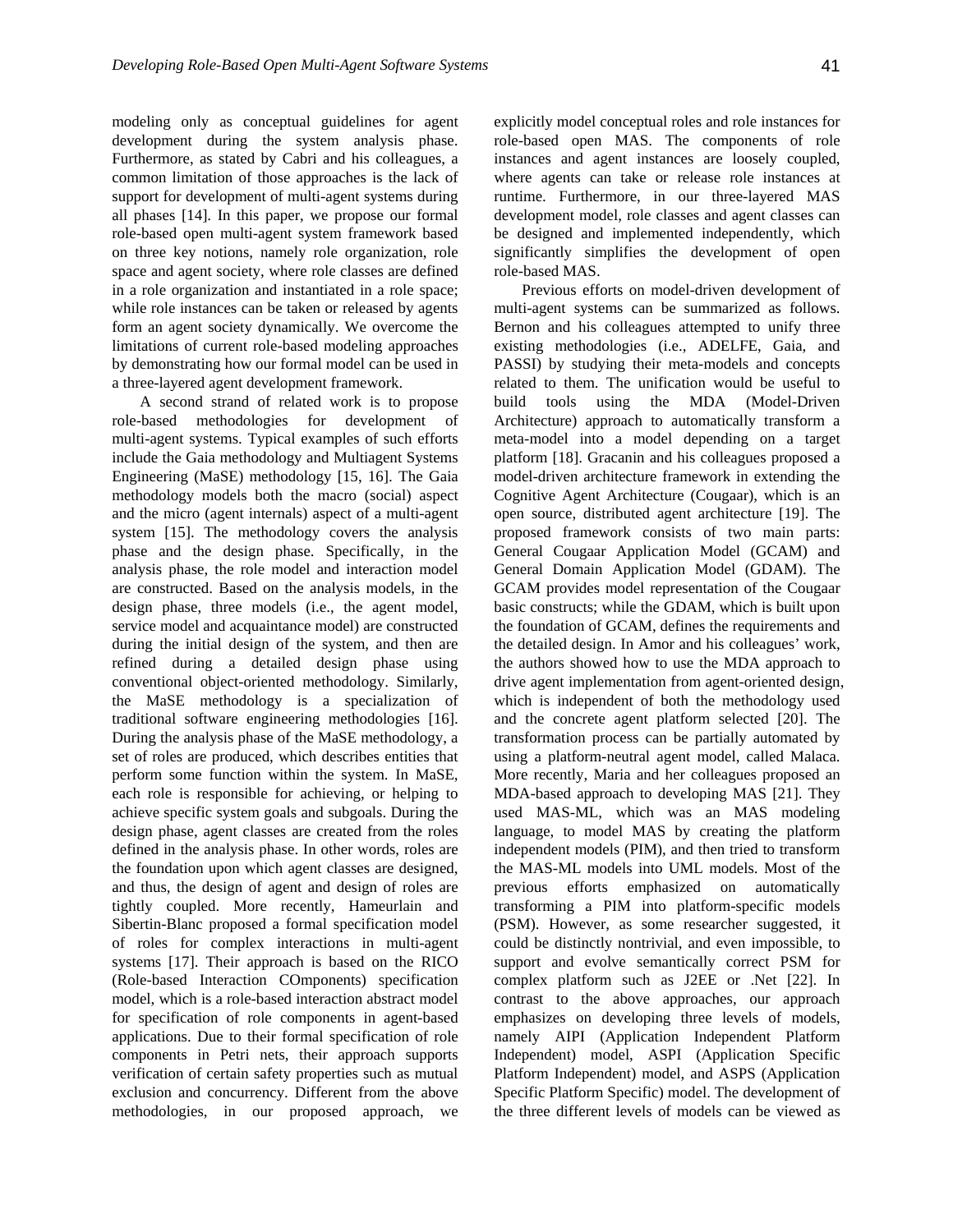steps in a refinement process. In each level of the  $\sqrt{\frac{r_{\text{role A}}}{r_{\text{role A}}}}$ development model, role components and agent components are always separated and designed independently. Role instances and agent instances interact with each other only at runtime through the *A-R mapping* mechanism. Therefore, our approach follows the principle of component-based software engineering (CBSE), where role entities and agent entities can actually be developed by different software development teams.

## **3. A FRAMEWORK FOR ROLE-BASED MULTI-AGENT SYSTEM**

## **3.1 An Organizational Approach**

Most of the existing MAS development process models do not support dynamic role assignment for agents; however, many agent-based applications require that agents can change their roles at runtime. For example, when we use agent technology to simulate a startup software company, the agent representing the CEO of the company first creates a number of positions, such as team leader roles and programmer roles. During the hiring process, a newly hired employee is only allowed to take those predefined roles, but he may take more than one role at the same time. While the company is running, existing employees may leave the company, and drop the roles that were previously taken; meanwhile, new employees can be hired to replace the previous ones by taking the available position roles. It is also possible that, under certain conditions, an employee needs to change a role at runtime. For example, an employee who previously takes a programmer role can be promoted to take a team leader role based on the employee's excellent performance. To model this kind of dynamic and open systems, conventional multi-agent system development methodologies become quite inappropriate. Therefore, we propose our role-based methodology for open MAS to separate the concepts of role and role instance, where a role is defined as a conceptual role; while a role instance is a concrete implementation of a conceptual role. We define a role organization that contains conceptual roles with one of the following relationships among each other, namely *inheritance*, *aggregation*, *association* and *incompatibility*. We also introduce a concept called *role space* that consists of role instances. Instead of simply using conceptual roles during the system analysis phase, we explicitly create role instances at runtime; thus, agents can take or release role instances from a role space dynamically. A generic model of role-based open multi-agent systems is illustrated in Figure 1.



**Figure 1.** A Generic Model of Role-based Open Multiagent Systems (Adapted from [3])

As shown in Figure 1, a role organization contains a set of conceptual roles (or role classes) with their relationships. For example, *role\_B* and *role\_C* are defined as subclasses of *role\_A*. *Role\_D* is defined as a part of *role\_C*. In other words, *role\_C* views *role\_D*'s responsibilities and capabilities as part of its own. *Role\_D* and *role\_E* have an association relationship, for example, *role\_D* is responsible to provide certain information to *role\_E* if there is such a request. In addition, *role\_D* has a reflective association relationship to itself, for example, when *role\_D* represents a team member role, team members are required to discuss on certain topics. A role space containing a set of role instances is defined based on a role organization. Each role instance must be of a role type defined in its corresponding role organization. For example, *roleInstance\_2* is of type *role\_D* defined in the role organization. Since the relationships between role instances can be easily derived from their class relationships, it is not necessary to explicitly show their relationships at this layer. An agent society contains a set of agent instances, where agents are free to join or leave the agent society, and take role instances from the role space. For example, *agent\_1* takes two role instances, i.e., *roleInstance\_1* and *roleInstance\_2*, which are of type *role\_B* and *role\_D*, respectively. An agent can not only take roles at runtime, but can also release them if the role instances are not needed any more for achieving its goals. The relationships between agents depend on the relationships between roles that are taken. For example, *agent\_1* and *agent\_3* have an interaction relationship because *role\_D* has a reflective association relationship with itself; *agent\_2* and *agent\_3* have an interaction relationship because *role\_D* and *role\_E* have an association relationship. Note that relationships of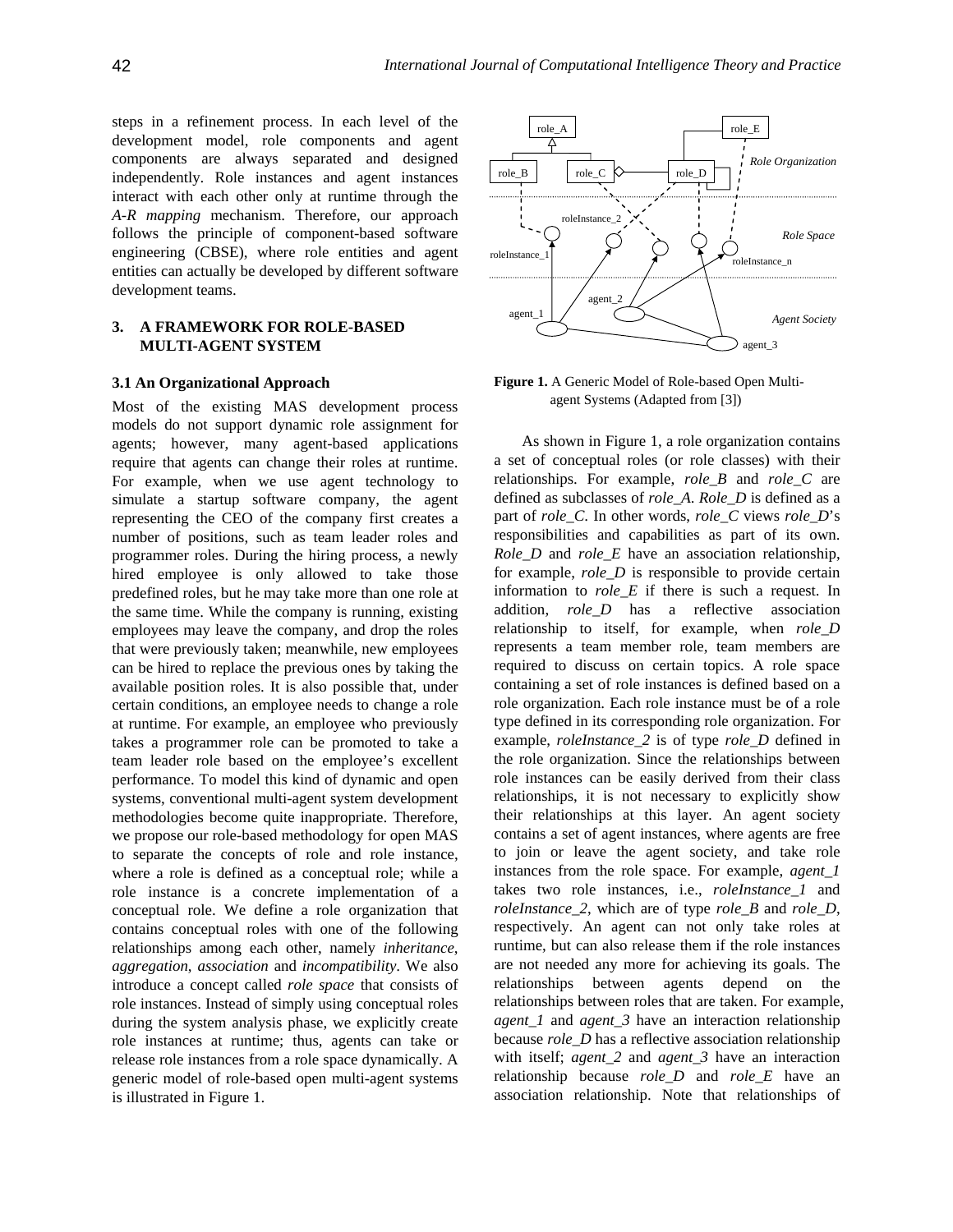*inheritance* and *aggregation* between roles are not passed down as agent relationships.

## **3.2 Role-Based Agent Model**

To formally specify our proposed role-based model of open multi-agent systems, we use Object-Z formalism, which is an extension to the Z formal specification language for modular design of complex systems [2]. Our framework is composed of a set of classes that define the basic constructs in the role-based open MAS model. We now provide some key definitions of the basic constructs in our formal role-based agent model as adapted from [3].

#### **Definition 3.1** *Role Class*

A *role class*, or a *conceptual role*, is defined as a template of role instances that has *attributes*, *domain knowledge*, *domain goals*, *domain plans*, *domain actions*, *permissions* and *protocols*. A *role instance* is a fully instantiated role entity.

The class schema *Role* can be formally specified in Object-Z based on its state and operation schemas as shown in Figure 2. The *Role* class consists of a state variable *attributes*, which represents a set of role attributes that describe the characteristic properties of a role, including a role name and a role identification. A *Role* is defined to have a set of domain knowledge, domain goals, domain plans, and domain actions. The state variable *domainKnowledge* specifies a set of domain knowledge that a role must possess to achieve its domain goals. The state variable *domainGoals* describes the current goal states and a set of domain goals that a role may achieve. The state variable *domainPlans* represents a set of plan trees that are used to achieve a goal or subgoal by executing several actions in a specified order. Each plan tree is associated with a goal or a subgoal; however, a goal or subgoal may associate with more than one plan tree, and the most suitable one will be selected to achieve that goal or subgoal. To carry out a certain plan, a role needs the capability to perform certain associated actions. The state variable *domainActions* refer to a set of actions that will be trigged to execute when an associated plan tree is selected to carry out. The state variable *permissions* describes the resources that are available to that role in order to achieve a goal or subgoal. The permissions are accessing rights of a role for information related resources. For example, a role may have the right to read a particular piece of information, to modify it, or even to generate new information. The state variable *protocols* defines the way how role instances may interact with each other, e.g., the contract net protocol [23]. Finally, the Boolean state variable *beTaken* defines if a role instance has already been taken by an agent. A *true* value indicates that a role instance has already been taken, thus it is not available for other agents.

| Role.                                   |                                                                     |  |
|-----------------------------------------|---------------------------------------------------------------------|--|
|                                         |                                                                     |  |
| $attributes \cdot \mathbb{P}$ Attribute |                                                                     |  |
|                                         | $domainKnowledge : \mathbb{P}$ Knowledge                            |  |
| $domainGools : \mathbb{P}$ Goal         |                                                                     |  |
| domainPlans : P                         |                                                                     |  |
|                                         | domain Actions : P Action                                           |  |
|                                         | $permissions: \mathbb{P}$ <i>Permission</i>                         |  |
| $protocols: \mathbb{P}$ Protocol        |                                                                     |  |
| $be$ Taken: $\mathbb B$                 |                                                                     |  |
|                                         |                                                                     |  |
| $I_{NIT}$                               |                                                                     |  |
| $permissions = \varnothing$             |                                                                     |  |
| $proto cos s = \varnothing$             |                                                                     |  |
| $be Taken = false$                      |                                                                     |  |
|                                         |                                                                     |  |
| setPermission                           |                                                                     |  |
| $\Delta \textit{permissions}$           |                                                                     |  |
| $perm$ ?: $Permission$                  |                                                                     |  |
|                                         | $permissions' = permissions \cup \{perm\}$                          |  |
|                                         |                                                                     |  |
| addProtocol                             |                                                                     |  |
| $\Delta$ <i>protocols</i>               |                                                                     |  |
| prot? : Protocol                        |                                                                     |  |
|                                         |                                                                     |  |
|                                         | $\textit{procotols'} = \textit{protocols} \cup \{\textit{prot?}\}\$ |  |
|                                         |                                                                     |  |

#### **Figure 2.** Formal Specification of the Role Class in Object-Z

The concept of *role instance*, i.e., an instantiated role, is similar to the concept of *object*, which is an instantiated entity of a *class*. Note that, although a role instance has certain goals, plan trees, and actions, it cannot start to execute until it is taken by an agent. It is an agent's responsibility to choose the most appropriate plan and the corresponding actions to achieve a certain goal or a subgoal. Furthermore, we may modify or update role permissions and add new communication protocols to a role instance. This is achieved by providing the operations of *setPermission* and *addProtocol* defined as operation schemas in the *Role* class schema.

#### **Definition 3.2** *Role Organization*

A *role organization* is defined as 2-tuple *RO* = (*SR*, *REL*), where *SR* is a set of conceptual roles, and *REL* is the relationship function maps two conceptual roles to a role relationship  $\lambda \in \{inherentance, aggregation,$ *association*, *incompatibility*}.

To define the class schema *RoleOrganization*, we need to define *RoleMetaClass* type first. A *metaclass* is a class whose instances are classes. Every class has a metaclass, of which it is the sole instance. The *RoleMetaClass* specifies the *Role* class in terms of its attributes and behaviors. Therefore, an instance of type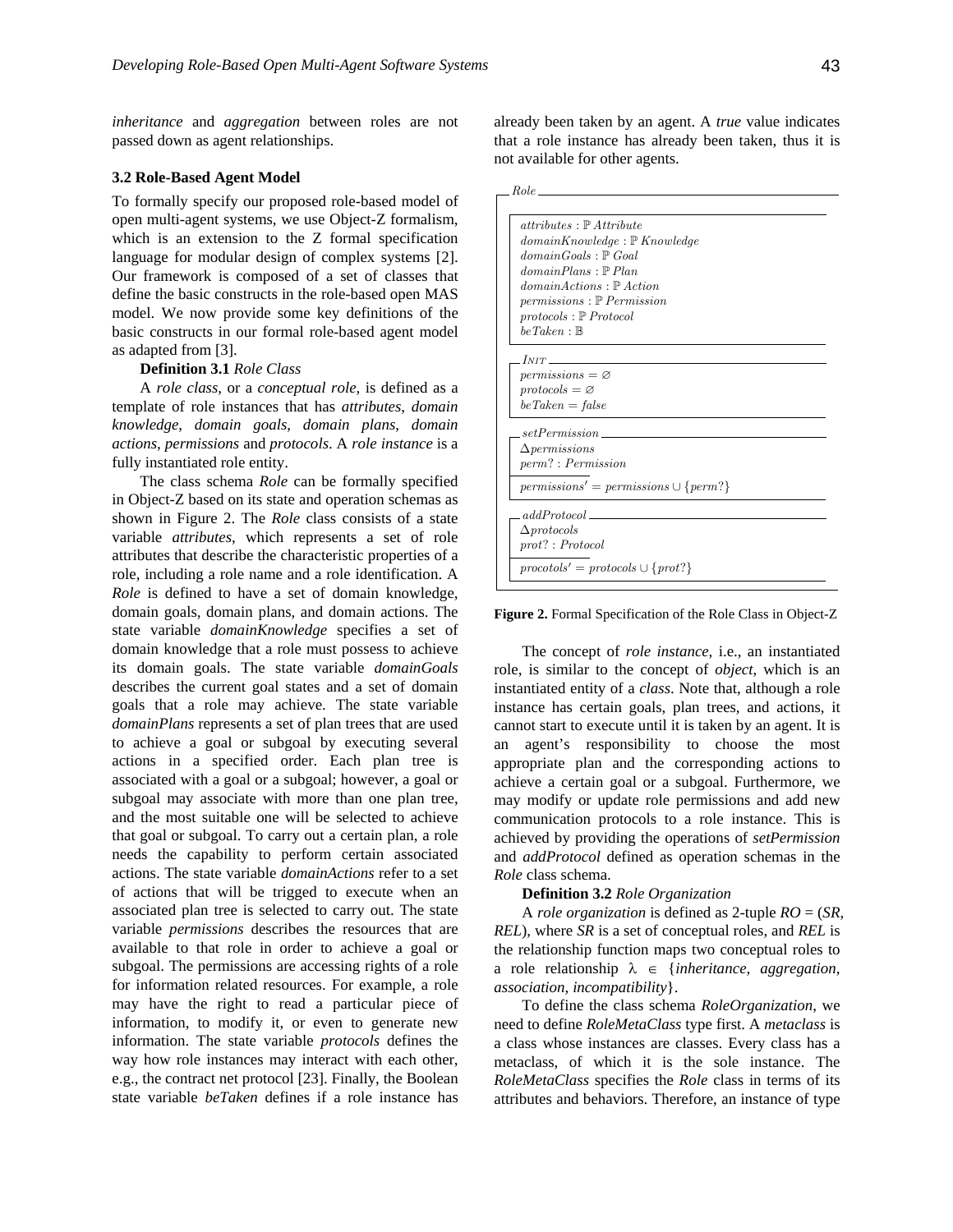*RoleMetaClass* is the *Role* class. Based on the concept of *RoleMetaClass*, we formally define the class schema *RoleOrganization* as shown in Figure 3. By defining the state variable *roles* as a set of elements of type *RoleMetaClass* or its derivatives, *roles* refers to a set of classes including subclasses of the *Role* class and the *Role* class itself. Accordingly, the function *relationship* is defined for relationships between classes (roles) instead of objects (role instances). Such relationships include *inheritance* relationship, *aggregation* relationship, *association* relationship and *incompatibility* relationship, which will be described in Section 4.2. The *Role* class is the root class of all its descendents, which exists initially when a role organization is created. New role classes can be added into the role organization. When a new class role? is added, the *inheritance* relationship between role? and its superclass  $r$  must also be specified. This is done automatically by updating the function *relationship* with mapping  $\{ (r, role?) \mapsto inheritance \}.$ However, other relationships between role classes must be set up manually using operation *setRelationship*.

| $roles: \mathbb{P} \perp RoleMetaClass$                  |                                                                                           |
|----------------------------------------------------------|-------------------------------------------------------------------------------------------|
|                                                          | $relationship: \bot$ RoleMetaClass $\times \bot$ RoleMetaClass $\rightarrow$ Relationship |
|                                                          | $\forall r1, r2 \in roles, r1 \neq r2 \bullet (r1, r2) \in dom \; relationship$           |
| $I_{NIT}$                                                |                                                                                           |
| $roles = \{Role\}$                                       |                                                                                           |
| addRole                                                  |                                                                                           |
| $\Delta$ roles, relationship                             |                                                                                           |
| $role? : \bot \t\textit{RoleMetaClass}$                  |                                                                                           |
|                                                          | $role? \notin roles \wedge roles' = roles \cup \{role? \}$                                |
| $\exists r \in roles \bullet r.subclass = role?$ $\land$ |                                                                                           |
|                                                          | $relationship' = relationship \cup \{(r, role?) \mapsto Inheritance\}$                    |
|                                                          |                                                                                           |
| $\Delta$ relationship                                    |                                                                                           |
| $r1?, r2? : \bot \; Role$                                |                                                                                           |
| $rela$ ?: Relationship                                   |                                                                                           |
| $rela? \neq Inheritance \land$                           |                                                                                           |
|                                                          | $relationship' = relationships \cup \{(r1?, r2?) \mapsto rela?\}$                         |



### **Definition 3.3** *Role Space*

A *role space* is a container of a set of role instances of types defined in a *role organization*. Each role space corresponds to a single role organization; however, a role organization can be mapped to more than one role space. Role instances can be added into or deleted from a role space dynamically. A role space provides services for software agents to access role instances created in the role space.

The class schema *RoleSpace* is formally defined in Object-Z as shown in Figure 4. In the class schema

*RoleSpace*, we define *roleOrganization* as a global variable of type *RoleOrganization*, in which the number of role classes must be more than one. If the *role organization* is modified, the *role space* must be updated accordingly in order to be consistent with the conceptual roles and role relationships defined in the *role organization*. For example, when a certain conceptual role cr is deleted from the *role organization* (for simplicity, the operation schema of *deleteRole* is not defined in the class schema *RoleOrganization*), any role instances of type cr must also be deleted. The dependency between role space and role organization is important because it ensures that the types of role instances in a role space are always consistent with that of role instances an agent may take.

| role Organization: Role Organization                                                                                                                                                                                        |
|-----------------------------------------------------------------------------------------------------------------------------------------------------------------------------------------------------------------------------|
| $\# role Organization. roles > 1$                                                                                                                                                                                           |
| $roleInstances: \mathbb{P} \perp Role$                                                                                                                                                                                      |
| $\forall r \in role Instantes \bullet ri.getClass \in role Organization. roles$                                                                                                                                             |
| INT                                                                                                                                                                                                                         |
| $roleInstances = \emptyset$                                                                                                                                                                                                 |
| $createRoleInstance \_\_$                                                                                                                                                                                                   |
| $\Delta$ roleInstances<br>$ri? : \bot \; Role$                                                                                                                                                                              |
| $roleInstances' = roleInstances \cup \{ri\}$<br>$ri$ ?.getClass $\in$ roleOrganization.roles<br>$\forall r \in role Instantes, r \neq ri$ ? • relationship(r.getClass, ri?.getClass)<br>$\in$ roleOrganization.relationship |
| deleteRoleInstance                                                                                                                                                                                                          |
| $\triangle$ roleInstances                                                                                                                                                                                                   |
| $ri? : \bot \; Role$                                                                                                                                                                                                        |
| $ri? \in role Instantes \land role Instantes' = role Instantes - \{ri?\}$                                                                                                                                                   |
| findRoleInstance                                                                                                                                                                                                            |
| $E$ roleInstances<br>ra?: Role. Attributes                                                                                                                                                                                  |
| $ri! : \downarrow \mathit{Role}$                                                                                                                                                                                            |
| $NotFound \vee (\exists ri \in role Instantes \bullet ri. attributes = ra? \land ri! = ri)$                                                                                                                                 |

## **Figure 4.** Formal Specification of the RoleSpace Class in Object-Z

As shown in the class schema *RoleSpace*, the state variable *roleInstances* refers to a set of role instances of type *Role* or its derivatives, which must have already been defined in the *roleOrganization*. Initially, the *role space* contains zero role instances. Role instances can be added into or deleted from a role space dynamically, which are specified by the operation schema *createRoleInstance* and *deleteRoleInstance*, respectively. In addition, a role space should also provide services for software agents to search for appropriate role instances according to certain criteria. An example of such services is defined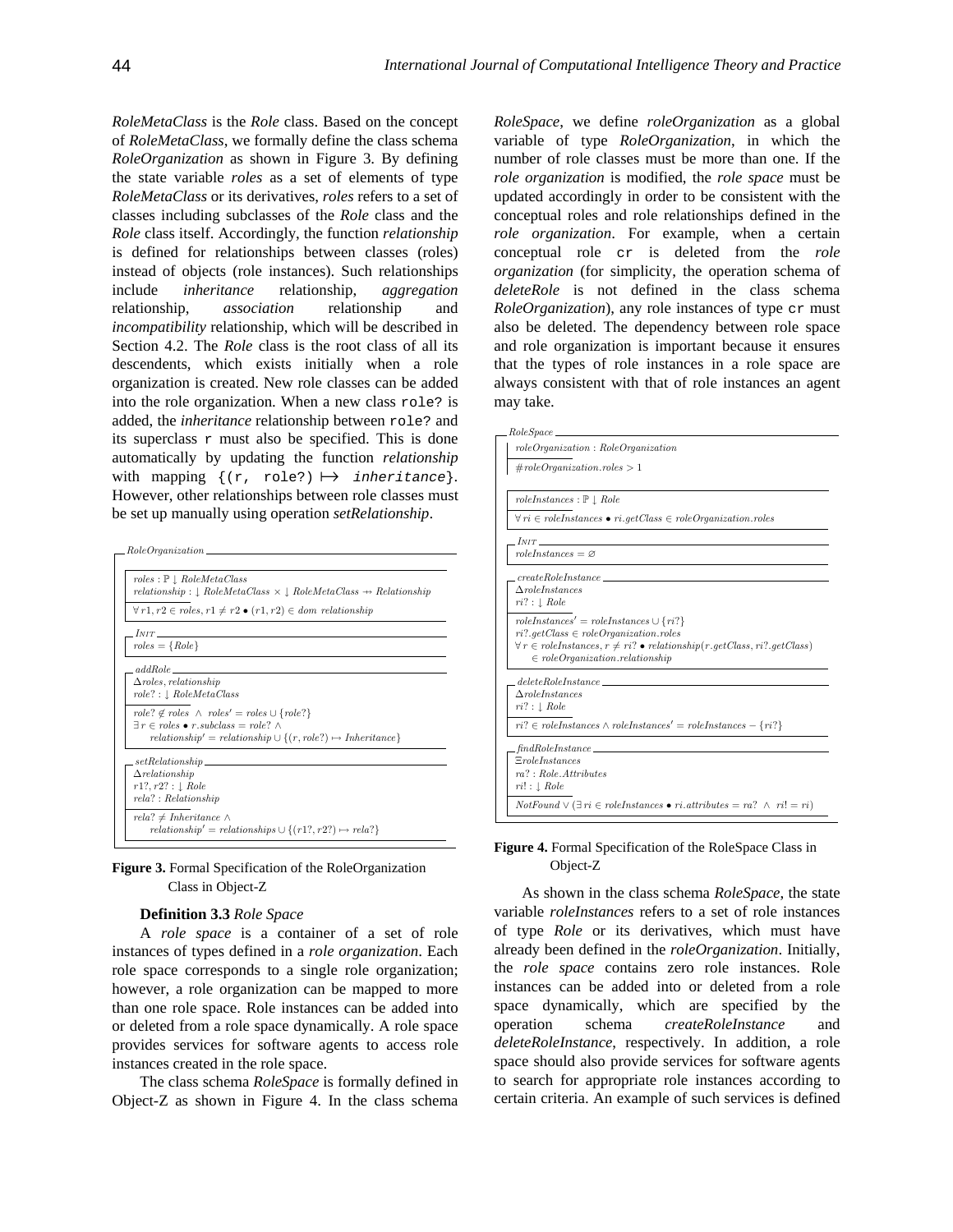by the operation schema *findRoleInstance* for retrieving a role instance by role attributes.

### **Definition 3.4** *Agent*

An *agent* or an *agent class* is defined as a template of agent instances that has *attributes*, *knowledge*, *motivations*, *sensor*, *reasoningMechanism*, *role-MatchingMechanism*, *committedPlan*, and a reference variable *rolesTaken* that refers to a set of role instances. An *agent instance* is a fully instantiated agent.

The class schema *Agent* can be formally specified based on its state schemas and operation schemas as shown in Figure 5. An agent is identified by its attributes such as the agent name, agent owner and agent identification. As shown in the *Agent* class scheme, an agent has motivations, which is defined as any desire or preference that can lead to the generation and adoption of goals, and also affect the outcome of the reasoning or behavioral task intended to satisfy those goals [7]. The *sensor* of an agent perceives related environment changes and transforms the inputs into a set of sensor data. The *reasoningMechanism* is defined as a function that takes a set of sensor data and a set of motivations as arguments and maps them to a set of goals and subgoals. Based on the goals and subgoals, the function *roleMatchingMechanism* further derives a set of needed roles with certain attributes. The agent then searches the role space for any available role instances that satisfies the role properties, and takes each needed available role instance from the role space to achieve its goals. To realize an agent's goal, a committed plan is derived according to the role instances and the knowledge possessed by the agent, which includes the agent knowledge and the domain knowledge of each role instance taken by the agent. This mechanism is defined as a function *committedPlan* in the *Agent* class. The state variable *rolesTaken* refers to a set of roles that are currently taken by the agent. The *Agent* class schema also defines two fundamental operations: *takeRole* and *releaseRole*. The *takeRole* operation takes an available role instance from a role space, and set it as unavailable to other agents. On the other hand, the *releaseRole* operation releases a role instance and set it to be available for other agents.

**Definition 3.5** *Agent Society*

An *agent society* defined upon a role organization consists of a set of agent instances of type *Agent*. An agent society provides services for agent instances to join or leave the agent society dynamically.

The structure of an agent society is often determined by organizational design that is independent of the agents themselves [24]. The class scheme of *AgentSociety* is formally defined in Object-Z as shown in Figure 6. Since both role spaces

and agent societies are defined on role organizations, a correspondence exists between a role space and an agent society when they share the same role organization. This implies that a role instance created in a role space can only be taken by an agent from an agent society with the same role organization; meanwhile, any agent belongs to an agent society must take at least one role instance from a role space with the same role organization. Those agents who do not take any role instances from a corresponding role space shall leave the agent society eventually. Note that the correspondence between a role space and an agent society does not imply that an agent can take roles only from one role space. In contrast, an agent may join multiple agent societies and take role instances from different role spaces.

| $\_$ Agent $\_\_$                                                                                       |
|---------------------------------------------------------------------------------------------------------|
|                                                                                                         |
| $attributes: \mathbb{P}$ Attribute                                                                      |
| $knowledge: \mathbb{P} Knowledge$                                                                       |
| $motivations: \mathbb{P}$ Motivation                                                                    |
| $sensor: Environment \rightarrow SensorData$                                                            |
| reasoningMechanism : $\mathbb P$ SensorData $\times \mathbb P$ Motivation $\to \mathbb P$ Goal          |
| $role Matching Mechanism: \mathbb{P}$ Goal $\rightarrow \mathbb{P}$   Role                              |
| committedPlan: $\mathbb{P}$ Knowledge $\times \mathbb{P} \downarrow$ Role $\rightarrow \mathbb{P}$ Plan |
| roles Taken : P   Role                                                                                  |
|                                                                                                         |
| $I_{NIT}$                                                                                               |
| $roles$ $Take$ <sup>n</sup> = $\varnothing$                                                             |
| take Role                                                                                               |
| $\triangle$ rolesTaken                                                                                  |
| $ri? : \bot \; Role$                                                                                    |
|                                                                                                         |
| $ri?$ be Taken = false $\wedge$ ri? be Taken' = true                                                    |
| $roles Taken' = roles Taken \cup \{ri\}$                                                                |
| releaseRole                                                                                             |
| $\Delta$ role Taken                                                                                     |
|                                                                                                         |
| $ri? : \bot \; Role$                                                                                    |
| $ri$ ?.beTaken = true $\wedge ri$ ?.beTaken' = false                                                    |
| $roles Taken' = roles Taken - \{ri\}$                                                                   |
|                                                                                                         |

## **Figure 5.** Formal Specification of the Agent Class in Object-Z

As shown in the *AgentSociety* class scheme, an *agent society* defines a state variable *agentInstances* that refers to a set of agent instances of type *Agent*. The state variable *interaction* is defined as a function, which applies to a source agent and a destination agent, and may generate a message. An agent instance belonging to an agent society takes role instances of types defined in the role organization, upon which the agent society is defined. When two agents have an *association* relationship between their role instances, they may have interactions by sending messages to each other. In an agent society, agent instances can join or leave the agent society dynamically, which are specified by the operation schema *join* and *leave*, respectively.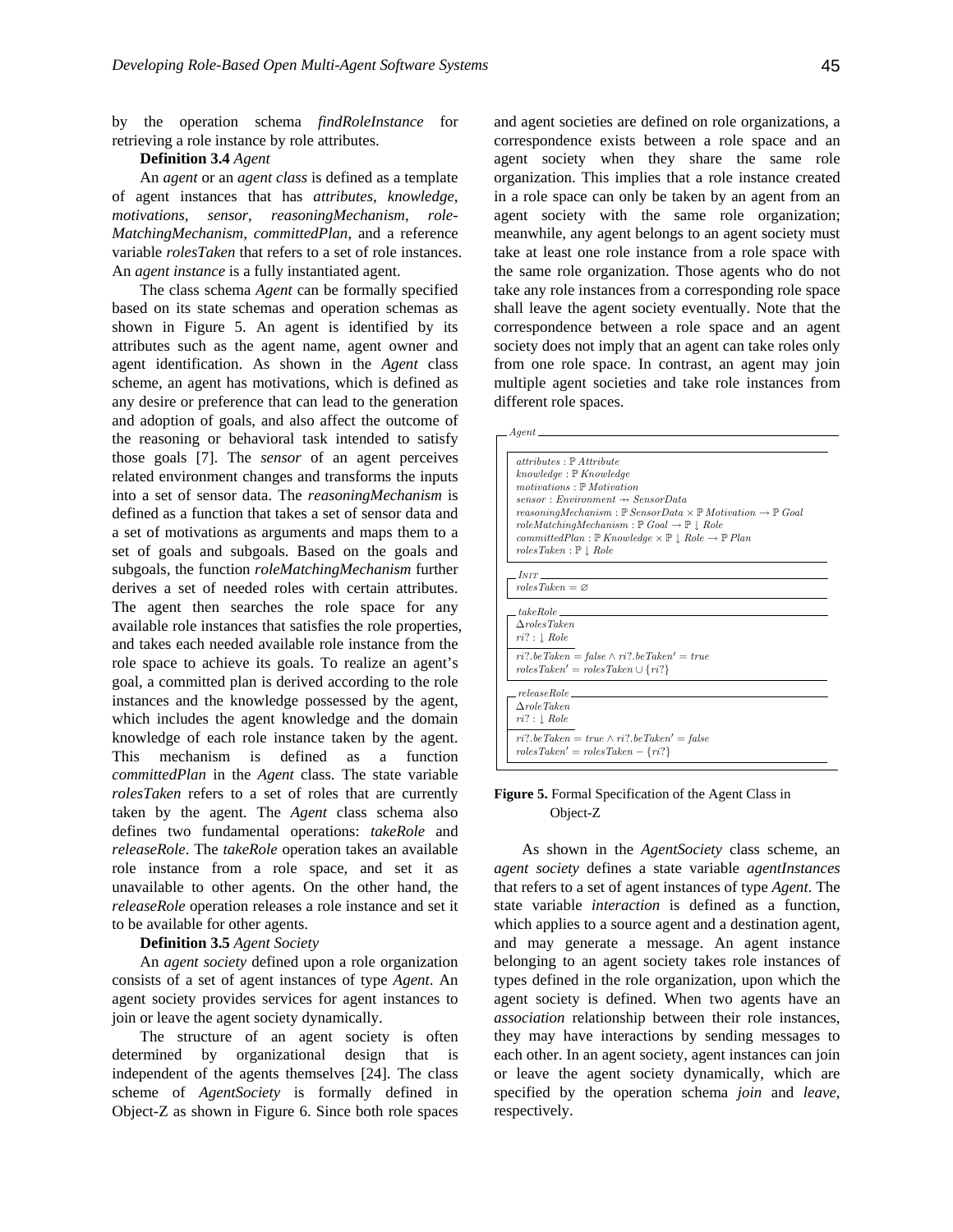|                     | $\# role Organization. roles > 1$                                                                                            |
|---------------------|------------------------------------------------------------------------------------------------------------------------------|
|                     |                                                                                                                              |
|                     | $agentInstances : P \text{} A qent$<br>interaction : Agent $\times$ Agent $\rightarrow$ Message                              |
|                     | $\forall a \in agentInstances, \exists r \in a. roles Taken$                                                                 |
|                     | $\bullet$ r.getClass $\in$ roleOrganization.roles                                                                            |
|                     | $\forall a1, a2 \in agentInstances, a1 \neq a2,$                                                                             |
|                     | $\exists r1 \in a1. roles Taken, \exists r2 \in a2. roles Taken,$                                                            |
|                     | $role Organization. relationship (r1.getClass, r2.getClass) =$                                                               |
|                     | Association $\bullet$ (a1, a2) $\in$ dom interaction                                                                         |
|                     |                                                                                                                              |
| $I_{NIT}$           |                                                                                                                              |
|                     | $agentInstances = \varnothing$                                                                                               |
|                     |                                                                                                                              |
| $join$ <sub>—</sub> | $\Delta$ agentInstances                                                                                                      |
|                     | $agent$ ?: $Agent$                                                                                                           |
|                     |                                                                                                                              |
|                     | $\forall a \in agentInstances \bullet a \ne agent?$                                                                          |
|                     | $agentInstances' = agentInstances \cup \{agent?\}$                                                                           |
|                     | <i>leave</i>                                                                                                                 |
|                     | $\Delta$ agentInstances                                                                                                      |
|                     | $agent$ ?: $Agent$                                                                                                           |
|                     |                                                                                                                              |
|                     | $agent? \in agentInstances$                                                                                                  |
|                     | $\forall r \in agent? \ldots \text{ } \ldots \text{ } \land \text{ } \ldots \text{ } \ldots \text{ } \ldots \text{ } \ldots$ |
|                     | $agentInstances' = agentInstances - {agent?}$                                                                                |

Figure 6. Formal Specification of the AgentSociety Class in Object-Z

## **ROLE-BASED OPEN MAS 4. MODEL-DRIVEN DEVELOPMENT OF**

Inspired by OMG's Model-Driven Architecture (MDA) [25], we propose a three-layered development model for developing role-based open MAS. Our approach supports separation of concerns such that the architecture domain, the application domain and the solution domain can be considered separately. Similar to the MDA approach, our approach provides a potential solution to automated development of role-based open MAS. In other words, it is possible to build a MAS development tool to automatically generate partial code for a role-based open MAS application.

#### **4.1 Three-Layered Development Model**

Our three-layered development model consists of three relatively independent models, namely Application Independent Platform Independent (AIPI) model, Application Specific Platform Independent (ASPI) model, and Application Specific Platform Specific (ASPS) model. The purpose of this approach is to separate software architecture from an application domain and to separate application logic from the underlying technologies to support reusability in an agent development process.

development model is defined in three steps. The first As shown in Figure 7, the three-layered

model that matches our role-based development met hodology for open MAS. The second step is to step is to define the AIPI model, which is a generic define the ASPI model that is based on the AIPI model and knowledge from the application domain. In the third step, based on the ASPI model, we define the ASPS model that further incorporates information from the solution domain. There is a one-to-one mapping between the classes defined in the role-based formal MAS model described in Section 3 and the classes defined in the AIPI model for role-based open MAS. For example, the *Role* class and the *RoleSpace* class defined in Object-Z are also defined as a *Role* class and *RoleSpace* class in the AIPI model, which are illustrated in a simplified AIPI model in UML class diagram as shown in Figure 8.

*sRelationship* in more details in Section 4.2. A *Clas RoleSpace* contains any number of *Role* instances, but a role instance can belong to only one role space. Note that a *Role* class (including its subclasses) can be associated with more than one role organizations. An *AgentSociety* contains any number of agent instances, and an agent can join more than one agent society. As an example for such a scenario, a company may have any number of employees; while an employee may work for two different companies at the same time. In addition, an agent can take any number of role instances; however, any role instance can only be taken by one agent. which are *Role* classes. We will describe From Figure 8, we can see that an object of *RoleOrganization* contains instances of *ClassRelationship* and instances of *RoleMetaClass*,



**Figure 7.** Three-layered Development Model for Developing Role-based Open MAS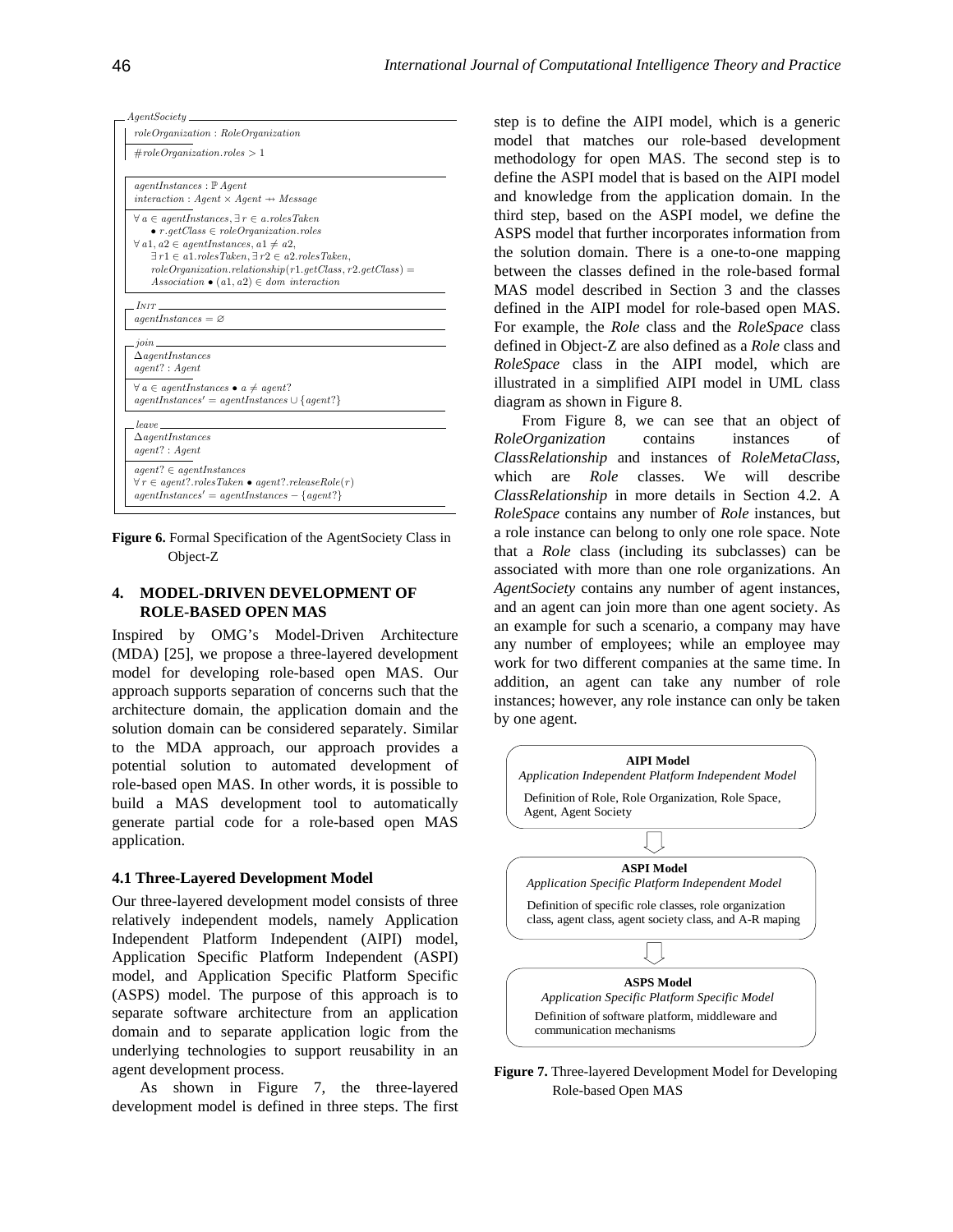

**Figure 8.** The AIPI Model of Role-based Open MAS in UML Class Diagram

The ASPI model defines a high-level abstraction that is specific to a particular application; but the model is independent of any implementation model i technology. In other words, the ASPI model describes an open multi-agent software system that supports the application logic, but whether the system will be implemented on a main frame with J2EE or Microsoft .NET platform is not considered in such a model. One advantage of using role-based agent development is to simplify the definition of an *Agent* class such that certain capabilities for achieving a goal, including domain knowledge and domain plans, can be encapsulated into a role component. Two key issues in defining the ASPI model are to define the role organization and to define the mapping from agent instances to role instances. We discuss these two issues in more details in Section 4.2 and Section 4.3, respectively.

The third model is called ASPS model, which defines the multi-agent system that is specific to a particular application as well as the implementation technologies. Based on the ASPI model, the ASPS model incorporates knowledge from the solution domain, and specifies the open MAS in terms of specific implementation technologies. For example, the open MAS can be implemented using EJB and Java servlets on a J2EE platform, or it can be developed using Microsoft .Net techniques. Alternatively, we can use web services techniques, such as IBM WebSphere and Sun JWSDP [26] for agent communications. In Section 5, we use a case study to show how to develop the ASPS model based on the communication mechanism that is supported by ADK (Agent Development Kit) [27].

## **4.2 Class Relationships in a Role Organization**

When designing an open MAS application using role-based modeling, we first need to design the *Role* classes and their relationships in a role organization. In a role organization, role hierarchy defines the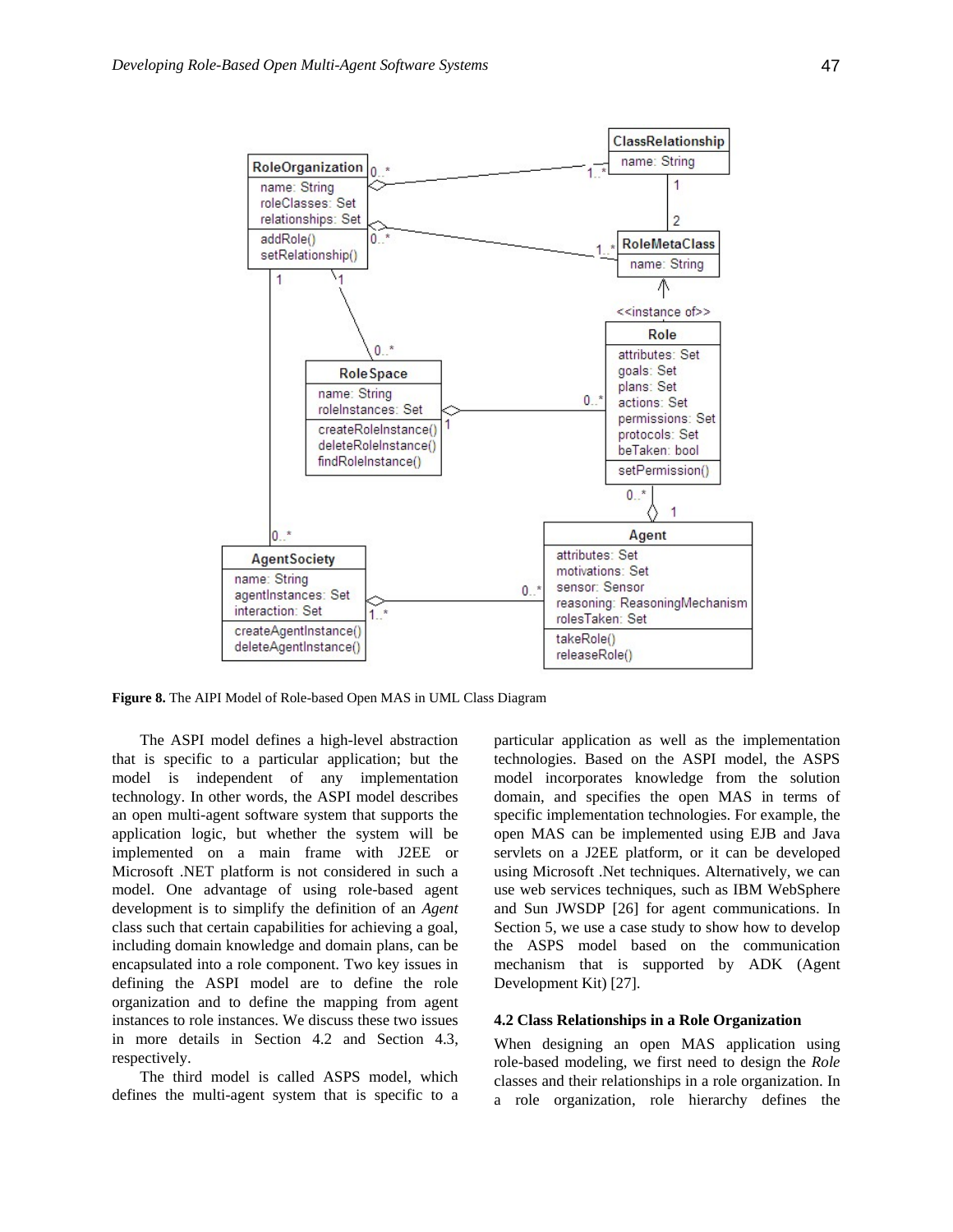relationships among different role classes. The relationship types between two role classes consist of the following: *inheritance* relationship, *aggregation* relationship, *association* relationship and *incompatibility* relationship. We now give definitions to these relationships as well as some related key concepts such as a *leading* role and a *composite* role.

## **Definition 4.1** *Inheritance Relationship*

An *inheritance relationship* between two role classes represents the generalization or specialization relationship between two role classes, where one class is a specialized version of another. Inheritance is a mechanism for incremental specification and design, whereby new classes may be derived from one or more xisting classes. Inheritance therefore is particularly e significant in the effective reuse of existing specifications [28].

#### **Definition 4.2** *Leading Role*

inherits all the data fields, e.g., *attributes*, *domaingoals* number of role instances that are required to achieve its goals. This functionality can be defined by an oper ation called *updateHiringNumber*, which updates A *leading role* is responsible for hiring other roles in achieving its goal. For example, a company CEO is a leading role, which is responsible for hiring new employees. The *LeadingRole* class is defined as a subclass of the *Role* class [3]. Therefore, a leading role and *domainplans*, as well as all operations defined in the *Role* class. In addition, a leading role records the the needed number of role instances for a certain type of roles.

#### **Definition 4.3** *Composite Role*

derivatives. Subroles can be added into or deleted from the *subRoles* set by applying the operation *addSubRole* or *d eleteSubRole*. A *composite role* is defined by the *CompositeRole* class, which is a subclass of the *Role* class. In the *CompositeRole* class, the state variable *subRoles* describes a set of role instances of type *Role* or its

#### **Definition 4.4** *Aggregation Relationship*

In an *aggregation relationship* between two role classes, one of the role classes must be a subclass of the *CompositeRole* class. The *aggregation* relationship between role classes is most suitable for defining the hierarchy of a role organization. For instance, we can use a composite role to represent a team, a group or even a role organization.

### **Definition 4.5** *Association Relationship*

Associations may have an association name, role names and multiplicity. The association name indicates an action that an instance of one role may perform on an instance of another role. The multiplicity of an The *association relationship* is one of the most common relationships between classes [29].

asso ciation denotes the number of instances of the role classes that can participate in their relationship. To describe such a relationship in a more precise manner, we add a condition [cond] in front of the association name. The association relationship only exists between instances of role classes when the associated condition cond is true.

## *p* **Definition 4.6** *Incompatibility Relationshi*

example, a banker who works for a bank is not allowed to b orrow loan from the same bank. Under certain conditions, when two roles cannot be taken by an agent at the same time, we say these two roles have an *incompatibility relationship*. An example of such a relationship between a *BankerRole* and a *LoanBorrowerRole* (denoted as a dotted arc with a small circle) is illustrated in Figure 9. In this



**Figure 9.** An Example of Incompatibility Relationship

## **4.3 A-R Mapping Mechanism**

change [24]. In our approach, the openness of a mul ti-agent system is specified by the openness of both of taking or releasing role instances in a role space is a mapping process from agents in an agent society to role instances in a role space. We call this mapping process the *A-R mapping*. Multi-agent systems have been proposed as one of the most promising approaches to creating open systems due to their capabilities of dynamically reorganizing themselves as the system goals and constituent agents the role space and the agent society. The openness of a role space refers to a space where role instances can be added into or deleted from a role space dynamically; while the openness of an agent society implies that agents can not only join or leave the system at will, but more importantly, they can take or release role instances from a role space at runtime. The procedure

## **Definition 4.7** *A-R Mapping*

An *A-R mapping* is a process for agents from an agent society Θ defined upon role organization Φ to take or release role instances in a role space  $\Gamma$ . Both  $\Theta$ and  $\Gamma$  are defined upon the same role organization  $\Phi$ . Formally, the *A-R mapping* is defined as a function as shown in the following: *A-R*  $mapping \text{ as a range of } A-R$ <br>*A-R*  $mapping \cong f : Agent \rightarrow \mathbb{P} \downarrow Role$ 

$$
A-R
$$
 mapping  $\widehat{=}$   $f : Agent \rightarrow \mathbb{P} \downarrow Role$ 

where *f* is a partial function that maps from each agent instance to a set of role instances.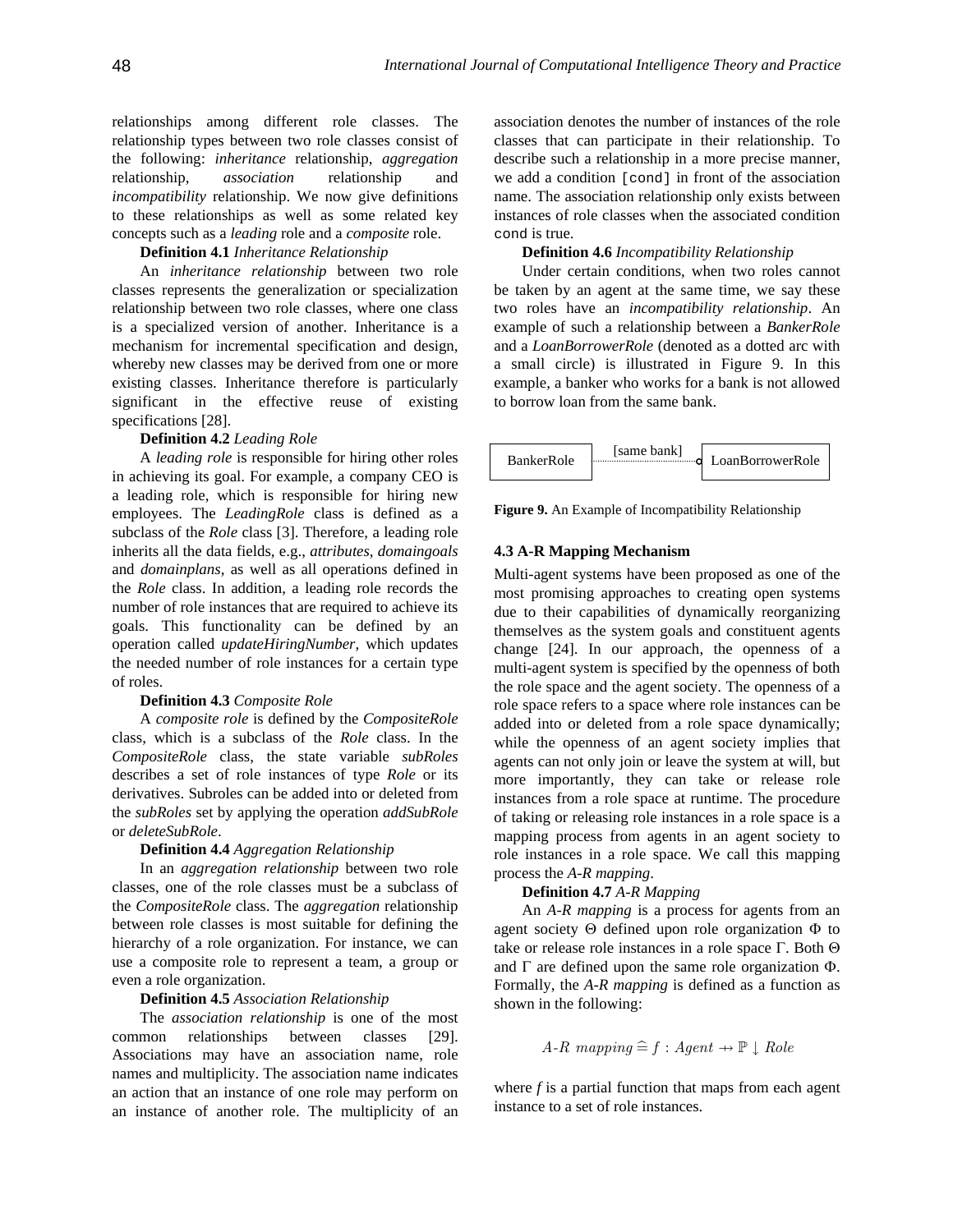The process of *A-R mapping* is a dynamic process of role assignment, which involves the following steps:

- 1. *Initialization:* A user creates a leading agent  $\alpha$  in agent society  $\Theta$ . The leading agent  $\alpha$  is responsible for initializing and managing the agent society Θ. Ordinary agents representing different users may join the agent society  $\Theta$ , and are ready to take role instances from the role space Γ.
- 2. *Creating role instances:* The leading agent α makes a request to the role space  $\Gamma$  to instantiate instances that are needed to achieve its goal. the major leading role class that is defined as a subclass of the *LeadingRole* class in the role organization  $\Phi$ . The leading agent  $\alpha$  takes the major leading role instance as soon as it is available. The leading agent  $\alpha$  further makes requests to the role space Γ to create all the role
- 3. *Role assignment*: The role space Γ waits for requests from an ordinary agent  $\beta$  in agent society Θ, and do the following:
- 3.1 If the request is to query about a role instance, then
	- a. Search the role space  $\Gamma$  for any available role instances with the requested role attributes.
	- b. If there is a match, reserve the role instance and notify agent β to take that role instance. Else notify agent β that there is no available role instances, go to Stage 3.
	- Else if the request is to take a role instance, then Assign the requested role instance to agent β, and check its role incompatibility as follows: For any role instances  $r_1, r_2 \in \beta$ .*rolesTaken*, If  $\Phi$ *.relationship*( $r_1$ *,getClass, r<sub>2</sub>,getClass)* == *incompatibility*, and the condition for that relationship is *true*, then

Suspend any activities of role instances  $r_1$ ,  $r<sub>2</sub>$  until the conflict is resolved.

- Else if the request is to release a role instance, then Release the role instance from agent β.
- *re* Φ. *lationship*(*r1.getClass, r2.getClass*) ==  $\text{association}, \text{ then } (\beta, \gamma) \in \text{dom } \Theta \text{.}$ *interaction*. 3.2 *Setting up agent interaction relationships:* The role space Γ notifies the agent society about the updated role assignment and updates the interaction relationships between agent β and other agents from agent society  $\Theta$  as follows: for any agent instance  $\gamma \in \Theta$ *agentInstances*, where  $\beta \neq \gamma$ , if ∃ *r1* ∈ β.*rolesTaken*, *r2* ∈ γ.*rolesTaken* such that
- 3.3 Goto stage 3.

As shown in the above algorithm, the condition for role incompatibility of an agent  $β$  is checked at runtime. Whenever the condition is satisfied, agent β must ne gotiate with other agents to resolve the conflicts . In case that the condition cannot be turned into *fals e*, one of the role instances *in conflict* must be release d by agent β.

#### **SPI Model 4.4 Tool Support for Design of A**

To facilit ate rapid development of the ASPI model, we Environment (RADE). The major tasks of the current role space and agent society, and enable automatic role assi gnment using *A-R mapping*. The toolkit for design of a role-organization is similar to the Rational Rose tool kit [30], but it is specific to support design of role clas ses and their relationships. Figure 10 shows the user interface of the RADE prototype for design of a role organization. When the high-level design of the role organization is complete, the system will prompt the user to fill out the attributes and operations defined in th e *Role* class (i.e., the root class) according to the developed a prototype Role-based Agent Development version of the RADE system are to provide tool support for design of role organization, visualization of class schema defined in Section 3. Then the system prompts the user to define additional attributes and operations for each role classes in the role organization. Finally, the code for the *RoleOrganization* package can be automatically generated by clicking on the "CodeGen" menu on the top of the window.

The RADE prototype also supports generation of code for the role space and agent society. The role space works as a server that receives requests for querying about the availability of role instances, taking role instances and releasing role instances. In the RADE prototype, the system can graphically show the available role instances as well as related objects in the role space. Similarly, an agent society also works as a server that receives requests from agents to join or leave the agent society. Note that the agent society contains a proxy of each registered agent; while the real agent can run on a remote machine. The RADE prototype can dynamically show currently registered agents and keep track of each agent's behaviors.

the condition for such a conflict is true and the conflict cannot be resolved, the agent must make a request to the role space to release any role instances that are *in*  When various agents joins the agent society and starts to request roles instances, the automatic *A-R mapping* mechanism is invoked. According to the algorithm for the *A-R mapping* mechanism as shown in Section 4.3, the role space works reactively to process requests from ordinary agents for querying, taking or releasing role instances from the role space. During the *A-R mapping* process, possible conflicts of role instances taken by an agent are marked on that agent. If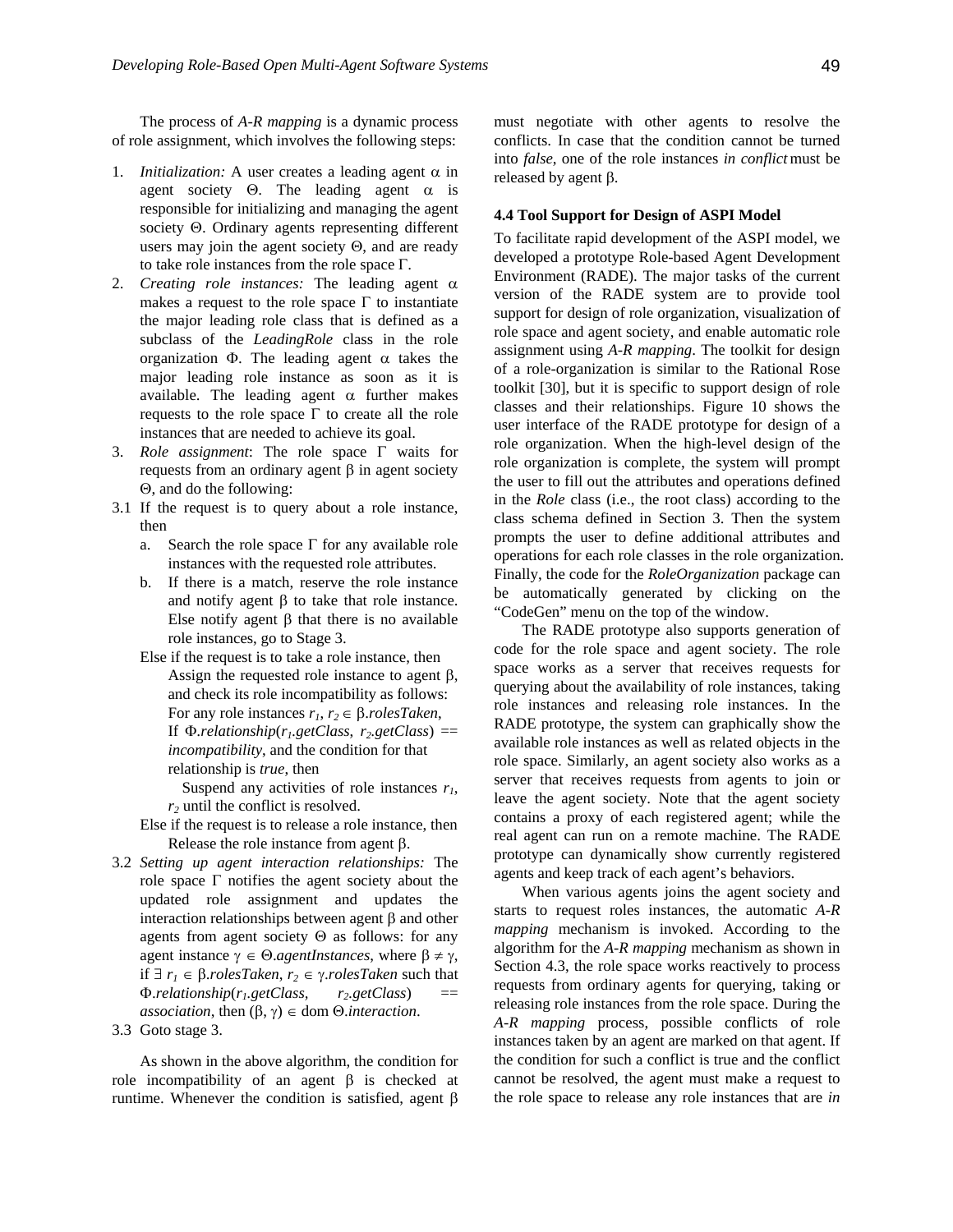

**Figure 10.** User Interface of the RADE Prototype for Design of Role Organization

*conflict*, an d adjust its goals or motivations accordingly before ma king new requests to take role instances from the role sp ace.

#### **4.5 Design of the ASPS Model**

A role-b ased open multi-agent system is defined as a distributed sys tem, in which each agent runs on a different m achine. An agent society is essentially a virtual so ciety that contains only the proxy of each registered agent running on a remote machine. Furtherm ore, the role space server and the agent society ser ver do not have to be residing on the same host. When an agent running on a remote machine wants to use role instances to achieve its goals, it should be able to invoke methods defined on the role instances from the role space on a different machine. An agent in an agent society should also be able to find the other ag ents in the same society, and communicate with them asynchronously. This facilitation can be supported by a middleware associated with the agent society server. Figure 11 shows the ASPS model architecture of a role-based open MAS.

Since each agent works on behalf of a human user, the system provides a user interface for initial instructions to agents. Note that an agent running on a

remote machine, so the ordinary agents and the leading agent shown in Figure 11 are all proxies of real agents. The leading agent in an agent society manages the agent society. All other agents called *ordinary agents* represent ordinary users who can join or leave agent society freely, and can also take or release roles from the role space at runtime. Both the role space and the agent society are associated with a database, namely the *Role Database* and the *Agent Database*, which



**Figure 11.** The ASPS Model Architecture of Role-based Open MAS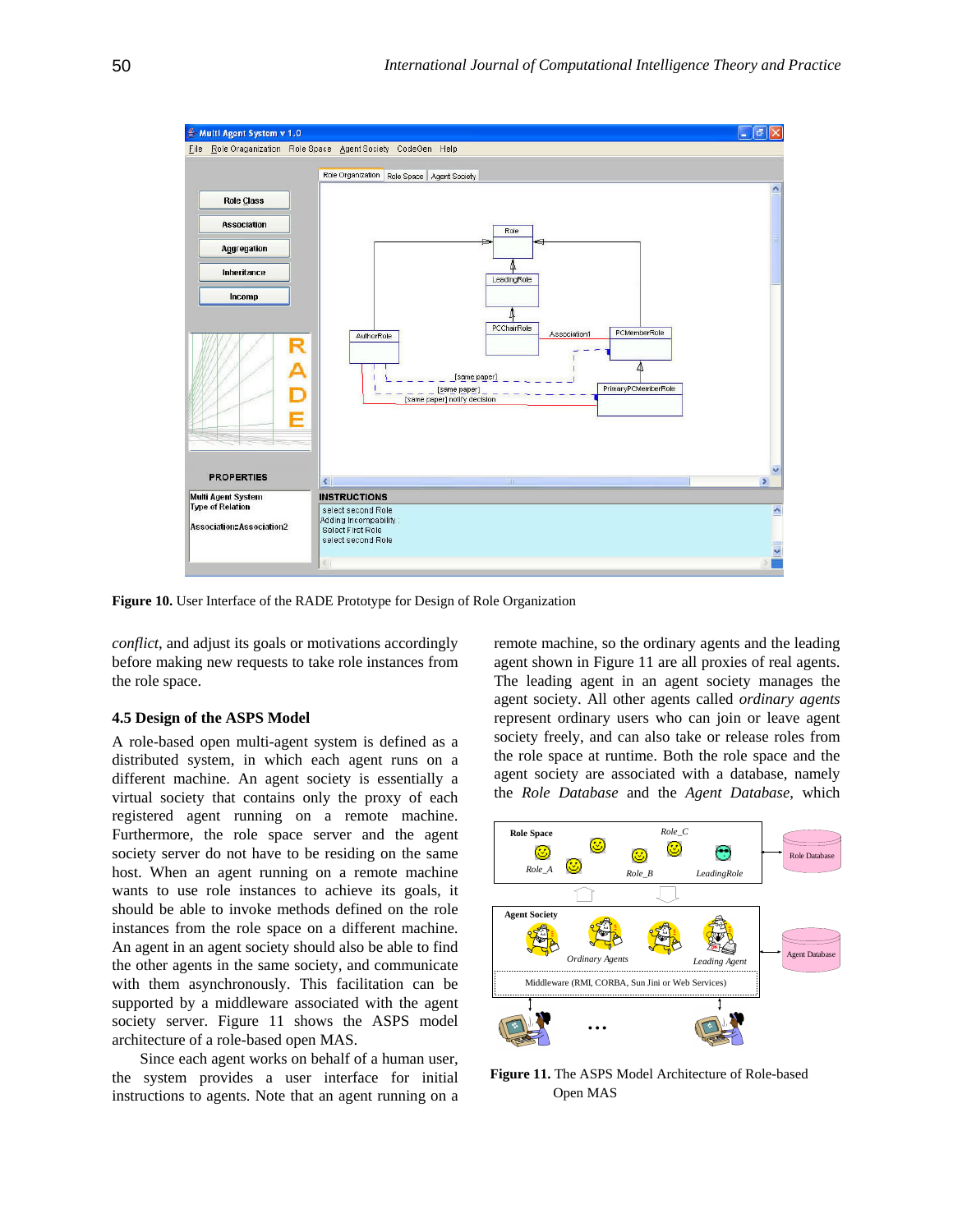reco rd information about role instances and role assignments, and information about agents currently in the society, respectively. For security purpose, both the agent society and role space should ensure that only trustable agents and roles can be recorded in the agent database and the role database, respectively. Furthermore, the agent society should also be responsible for agents to take appropriate role instances from the role space by exerting certain amount of control over role assignment and enforcing related security policies. Detailed descriptions about security related issues in role-based open MAS is beyond the scope of this paper; however, some preliminary work on agent security can be found in our previous work [31].

## **5. A CASE STUDY: AGENT-BASED CONFERENCE ORGANIZER**

primary PC member assigned by the program reviewers' comments, solving conflicts among different reviewers, and making decisions on whether Consider an example of organizing a conference, which requires different roles such as program committee (PC) chair, program committee member, primary PC member and author. Program committee chair is responsible for assigning papers to program committee members for reviewing. Each paper will be reviewed by at least *n* reviewers. A reviewer cannot review his/her own papers. For each paper, there is a committee chair, who is responsible for reading the to accept or reject the paper. The ASPI model of the agent-based conference organizer application is illustrated in Figure 12. As shown in the figure, the *PCChairRole* class is defined as a subclass of the *LeadingRole* class; while the *AuthorRole* and *PCMemberRole* classes are defined as subclasses of the *Role* class. The *PrimaryPCMemberRole* is a special *PCMemberRole* that makes decisions on paper acceptance; therefore, it is defined as a subclass of the *PCMemberRole* class. A *PCChairRole* is responsible for assigning papers to a *PCMemberRole*, thus an "assign papers" association relationship is defined between these two classes. A *PrimaryPCMemberRole* makes decisions on accepting a paper; therefore, it has an association relationship with the paper's author for notification of the result. In addition, the *AuthorRole* has an incompatibility relationship with both the *PCMemberRole* and the *PrimaryPCMemberRole*. This implies that at any time an agent who takes a *PCMemberRole* or a *PrimaryPCMemberRole* cannot review a paper of his own.

When we design the ASPS model, we use Sun Jini as a middleware for agents to communicate with agent

societies and role spaces, and also for agents to communicate with each other. The Jini architecture is intended to resolve the problem of network administration by providing an interface where different components of the network can join or leave the network at any time [32]. The heart of the Jini system is a trio of protocols called *discovery*, *join*, and *lookup*. *Discovery* occurs when a service is searching for a lookup service with which to register. *Join* occurs when a service has located a lookup service and wishes to join it. And *lookup* occurs when a client or user needs to locate and invoke a service described by its interface type and possibly, other attributes. Our ASPS model for the agent-based conference organizer application is supported by the ADK (Agent Development Kit) toolkit that we developed previously [27]. More specifically, both role space and agent society registered the services they provide with the Jini community, so agents can look up a certain service and invoke it as needed. Meanwhile, each agent also registers itself as a proxy in the Jini community, so agents can find each other and communicate with each other using asynchronous message passing. For a detailed description of this approach, refer to previous work [27] for how agents can communicate with each other asynchronously.

The open multi-agent system application developed based on the ASPS model provides a user interface for a user to submit a paper or apply for a PC member role. An agent represents an author who can take an author role from the role space; while a user who wants to be a PC member may take a PC member role. During the process, role assignment is automatically done by the role space server. When the submission deadline is reached, the paper assignment process starts. The PC chair agent matches the area of interests of each agent who takes a PC member role with the keywords of each paper, and generates an initial paper assignment table. A simulation result for such a table is illustrated in Figure 13.

As we can see from this table, the initial paper assignment is not balanced: some paper has been assigned to as many as 7 reviewers (e.g., Paper\_4); while some paper only has one reviewer (e.g., Paper 12). To balance the number of reviewers for each paper, the PC chair needs to find additional reviewers for those papers that do not have enough reviewers, and may drop some reviewers for those papers that have too many reviewers. It is possible that a reviewer who is requested to review a new paper is not willing to provide review comments. This requires that the PC chair negotiate with the requested PC member to achieve its goal.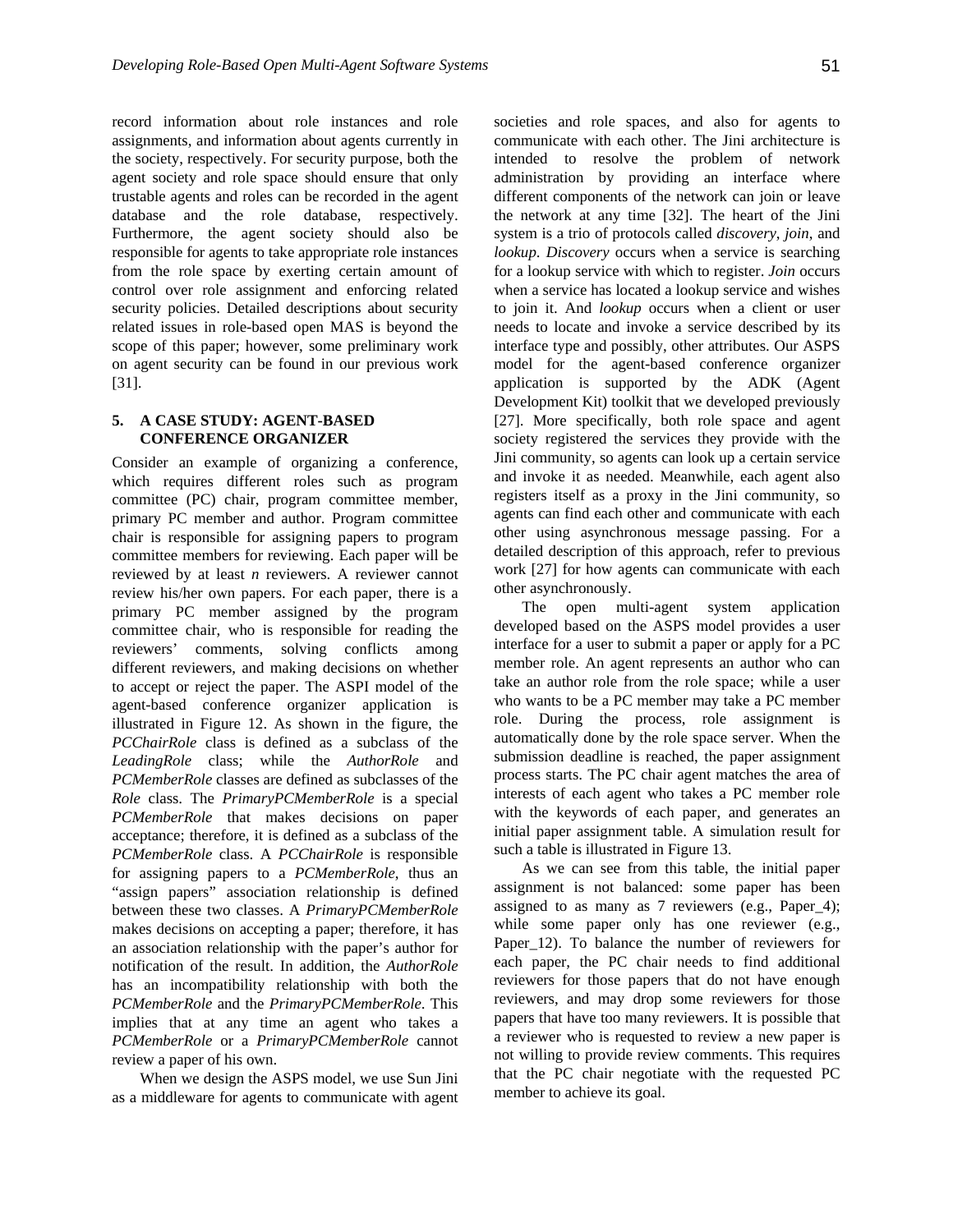

**Figure 12.** The ASPI Model of the Agent-based Conference Organizer Application

| Paper Decision     | PCMemberRole | PCMemberRole | PCMembeRole | PCMemberRole | PCMemberRole | PCMemberRole | <b>PCMemberRole</b> |
|--------------------|--------------|--------------|-------------|--------------|--------------|--------------|---------------------|
| Paper_4            | Agent 6      | Agent 4      | Agent 3     | Agent 7      | Agent 9      | Agent_12     | Agent 5             |
| Paper_8            | Agent 6      | Agent 8      | None        | None         | None.        | None         | None                |
| Paper_3            | Agent 12     | Agent 3      | Agent 5     | Agent 8      | Agent 10     | Agent 13     | None                |
| Paper_1            | Agent 5      | Agent 1      | Agent_7     | Agent_3      | None         | None         | None                |
| Paper <sub>5</sub> | Agent 8      | Agent 9      | Agent 10    | Agent 11     | Agent 14     | None         | none                |
| Paper_7            | Agent 3      | Agent 1      | Agent 10    | Agent 5      | Agent 2      | Agent 7      | Agent 12            |
| Paper_2            | Agent 1      | Agent 2      | None        | None         | None         | None         | None                |
| Paper <sub>9</sub> | Agent 10     | Agent 5      | Agent 7     | Agent 8      | Agent 11     | None         | None                |
| Paper <sub>6</sub> | Agent 7      | Agent 10     | Agent 13    | None         | None.        | None         | None                |
| Paper_10           | Agent 1      | Agent 12     | None        | None         | None.        | None         | None                |
| Paper_11           | Agent 7      | Agent 4      | None        | None         | None         | None         | None                |
| Paper_12           | Agent 4      | None         | None        | None         | None         | None         | None                |
| Paper_13           | Agent 5      | Agent 6      | Agent 8     | Agent 12     | None         | None         | None                |



A simplified interaction protocol for agent negotiation is shown in Figure 14 (a). As the figure shows, the PC chair first makes a request to a PC member for reviewing a paper. The PC member has the choice either to accept or reject the request. If the request is accepted, the PC chair should notify the PC member about the due date. If the PC member's reply

is negative, the conversation ends; otherwise, th e PC chair confirms with the PC member for the new paper assignment. Similarly, for each paper, the PC chair needs to appoint a primary PC member to be in charge of that paper. A simplified interaction protocol for this type of communications between a PC chair and a PC member is illustrated in Figure 14 (b).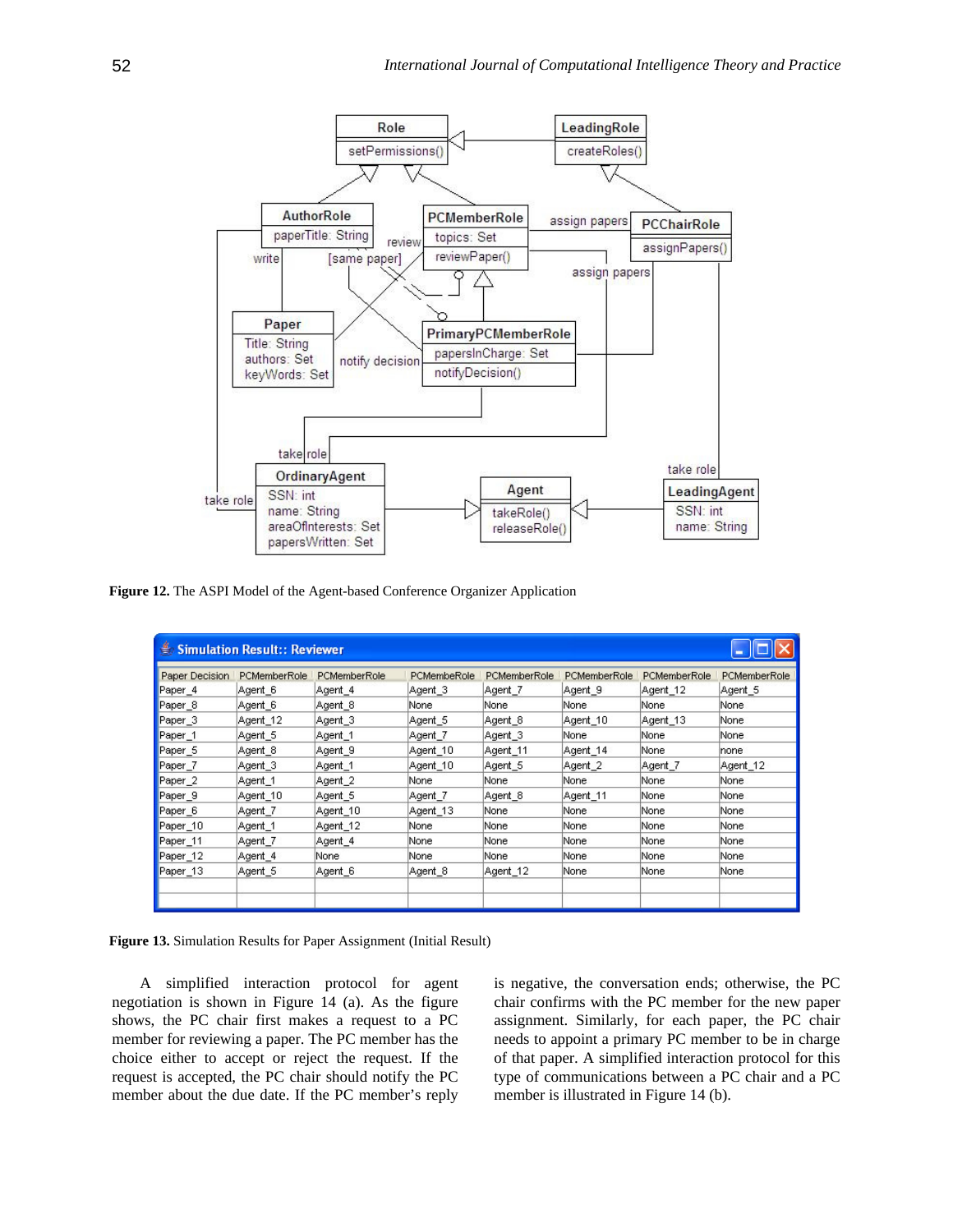

**Figure 14.** Examples of Interaction Protocols between a PC Chair and a PC Member

| PC Chair Agent Console                                                                                                                                                   |                                                                                                                                                                                                                                                                                                                                                                                                                                                                                                                                                                                                                                               |
|--------------------------------------------------------------------------------------------------------------------------------------------------------------------------|-----------------------------------------------------------------------------------------------------------------------------------------------------------------------------------------------------------------------------------------------------------------------------------------------------------------------------------------------------------------------------------------------------------------------------------------------------------------------------------------------------------------------------------------------------------------------------------------------------------------------------------------------|
| Edit Run Tool<br><b>File</b>                                                                                                                                             |                                                                                                                                                                                                                                                                                                                                                                                                                                                                                                                                                                                                                                               |
| <b>Agent List</b>                                                                                                                                                        | PC Chair Agent (ID: Agent_1)<br><b>Current Log</b>                                                                                                                                                                                                                                                                                                                                                                                                                                                                                                                                                                                            |
| ۹<br>ا<br>$\bigcirc$ Agent 1<br>S Agent 4<br>Agent 6<br>Agent_3<br>Agent_8<br>Agent_5<br>Agent_7<br>Agent_2<br>Agent_9<br>Agent_10<br>O Agent_11<br>Agent_13<br>Agent 12 | Agent_1 (to Agent_4): Would you like to serve as the primary PC member for<br>Paper 8 that is related to database?<br>Agent_4: Sorry, I wouldn't.<br>Agent_1 (to Agent_6): Would you like to serve as the primary PC member for<br>Paper_8 that is related to database?<br>Agent 6: Yes, I would.<br>Agent_1 (to Agent_6): Would you please take a look at Paper_8 to make sure<br>vou are confident in its related area?<br>Agent 6: Yes, I have read Paper 8. I can do the job.<br>Agent 1 (to Agent 6): Thank you for your help! You are assigned as the<br>primary PC member for Paper_8.<br>Congratulations! The Goal has been achieved! |
| Ш<br>Þ.                                                                                                                                                                  | Ш                                                                                                                                                                                                                                                                                                                                                                                                                                                                                                                                                                                                                                             |

**Figure 15.** User Interface of the PC Chair Agent

The user interface of the PC chair agent is illustrated in Figure 15. From the screenshot, we can see that the PC chair communicates with two agents, i.e., *Agent\_4* and *Agent\_6*, and finally appoints *Agent\_6* as the primary PC member for *Paper\_8*.

After the paper assignment become balanced and each paper has been assigned to a primary PC member, the system generates the final paper assignment table. Figure 16 shows the simulation results for the final paper assignment.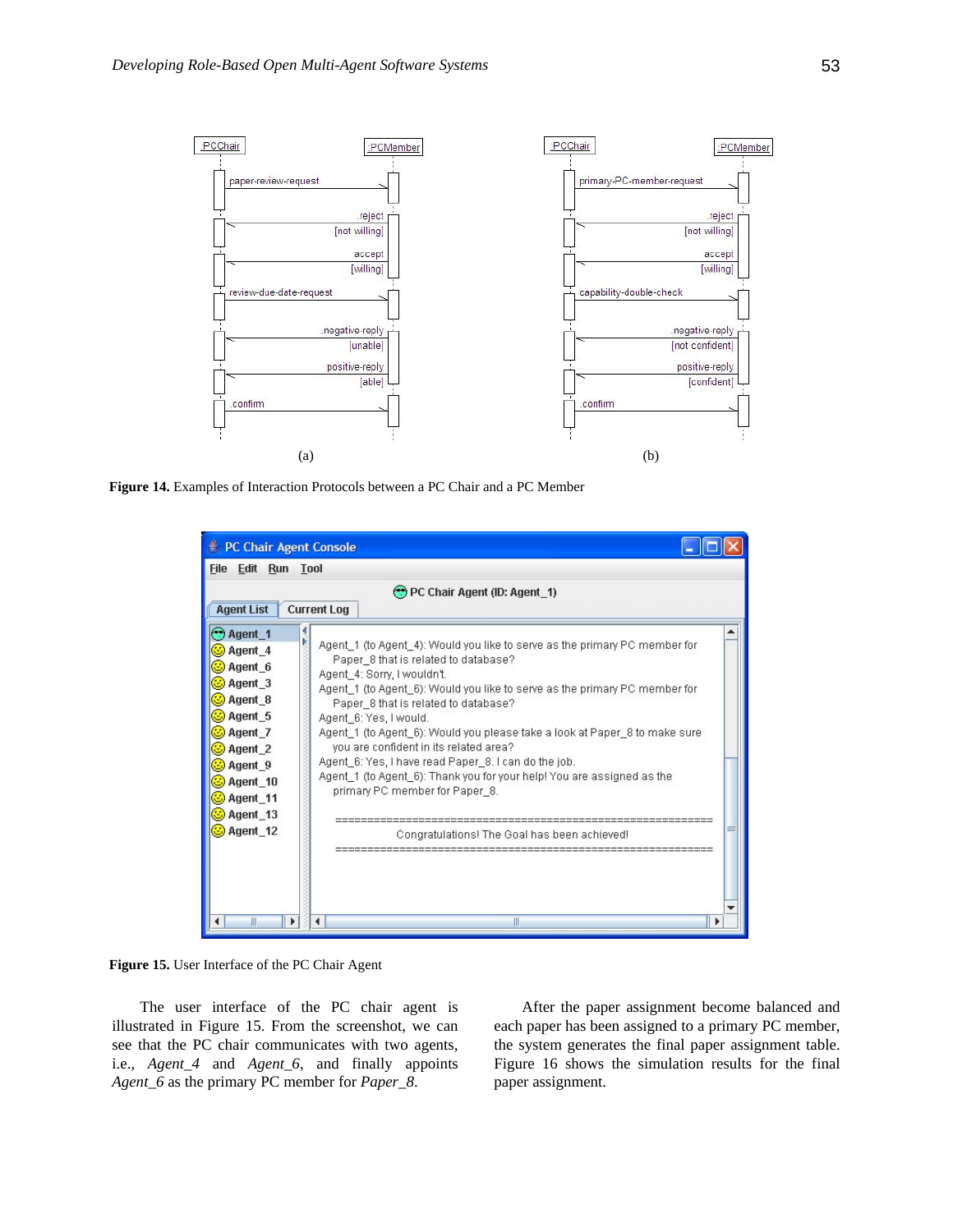| <b>Paper Decision</b> | PrimaryPCMemberRole PCMemberRole |          | <b>PCMembeRole</b> | PCMemberRole | <b>PCMemberRole</b> | PCMemberRole | PCMemberRole |
|-----------------------|----------------------------------|----------|--------------------|--------------|---------------------|--------------|--------------|
| Paper <sub>4</sub>    | Agent 6                          | Agent_4  | Agent <sub>3</sub> | Agent 7      | None                | None         | None         |
| Paper_8               | Agent 6                          | Agent 8  | Agent 13           | None         | None                | None         | None         |
| Paper_3               | Agent_12                         | Agent 3  | Agent 5            | Agent 8      | None                | None         | None         |
| Paper_1               | Agent 5                          | Agent 1  | Agent 7            | Agent 3      | None                | None         | None         |
| Paper <sub>5</sub>    | Agent 8                          | Agent 9  | Agent 10           | Agent 11     | None                | None         | none         |
| Paper <sub>7</sub>    | Agent 3                          | Agent 1  | Agent 10           | Agent 5      | None                | None         | None         |
| Paper <sub>2</sub>    | Agent 9                          | Agent 2  | Agen 1             | None         | None                | None         | None         |
| Paper 9               | Agent 10                         | Agent 5  | Agent 7            | Agent 8      | None                | None         | None         |
| Paper <sub>6</sub>    | Agent 7                          | Agent 10 | Agent 13           | None         | None                | None         | None         |
| Paper 10              | Agent 1                          | Agent 12 | Agent 10           | None         | None                | None         | None         |
| Paper_11              | Agent 7                          | Agent 4  | Agent 7            | None         | None                | None         | None         |
| Paper_12              | Agent 4                          | Agent 5  | Agent 12           | None         | None                | None         | None         |
| Paper 13              | Agent 5                          | Agent 6  | Agent 8            | Agent 12     | None                | None         | None         |

**Figure 16.** Simulation of Paper Assignment (Final Decision)

## **6. CONCLUSIONS AND FUTURE WORK**

This paper proposes a role-based methodology for development of open multi-agent software systems. The proposed concept of role organization, role space and agent society separates the design of roles and agents, which simplifies the agent development process. A three-layered development model for developing open MAS is presented and illustrated by a case study of agent-based conference organizer. The simulation result shows that our approach is feasible and effective for developing open MAS. In addition, our approach supports rapid development of open MAS application on RADE prototype. For future work, we will formalize the design process of the ASPI model and ASPS model, and based on the formal definitions of these models, we will partially automate the model transformation process from AIPI model to ASPI model, ASPI model to ASPS model, and ASPS model to Java code. In future versions of the RADE project, we will incorporate these transformation tools into RADE, and also define security mechanisms to ensure the trustworthiness of role-based open multi-agent systems.

## **ACKNOWLEDGMENTS**

This material is based upon work supported by the Research Seed Initiative Grant, College of Engineering, University of Massachusetts Dartmouth. We thank Prof. Nabil Hameurlain and Dr. Vincent Hilaire for providing some valuable references related to the RADE project. We also thank all anonymous referees for the careful review of this paper and the many suggestions for improvements they provided.

## **REFERENCES**

- [1] T. Juan, A. Pearce, and L. Sterling, "ROADMAP: Extending the Gaia Methodology for Complex Open Systems," In *Proceedings of the First International Joint Conference on Autonomous Agents and Multiagent Systems (AAMAS2002)*, Bolognia, Italy, 2002, pp. 3-10.
- [2] R. Duke, G. Rose and G. Smith, "Object-Z: a Specification Language Advocated for the Description of Standards," *Computer Standards and Interfaces*, Vol. 17, Issues 5-6, 1995, pp. 511-533.
- [3] H. Xu and X. Zhang, "A Methodology for Role-Based Modeling of Open Multi-Agent Software Systems," In *Proceedings of the 7th International Conference on Enterprise Information Systems (ICEIS 2005)*, May 24-28, 2005, Miami, Florida, USA, pp. 246-253.
- [4] F. Brazier, B. M. Dunin-Keplicz, N. R. Jennings, and J. Treur, "DESIRE: Modeling Multi-Agent Systems in a Compositional Formal Framework," *International. Journal of Cooperative Information Systems*, Vol. 6, No. 1, 1997, pp. 67-94.
- [5] S. Shapiro and Y. Lespérance, "Modeling Multiagent Systems with CASL - A Feature Interaction Resolution Application," In Castelfranchi, C. and Lespérance, Y., editors, *Intelligent Agents Volume VII - Proceedings of the 2000 Workshop on Agent Theories, Architectures, and Languages (ATAL-2000)*, LNAI, vol. 1986, 244-259, Springer-Verlag, Berlin, 2001.
- [6] R. Bharadwaj, "A Framework for the Formal Analysis of Multi-Agent Systems," In *Proceedings of the Conference on Formal Approaches to*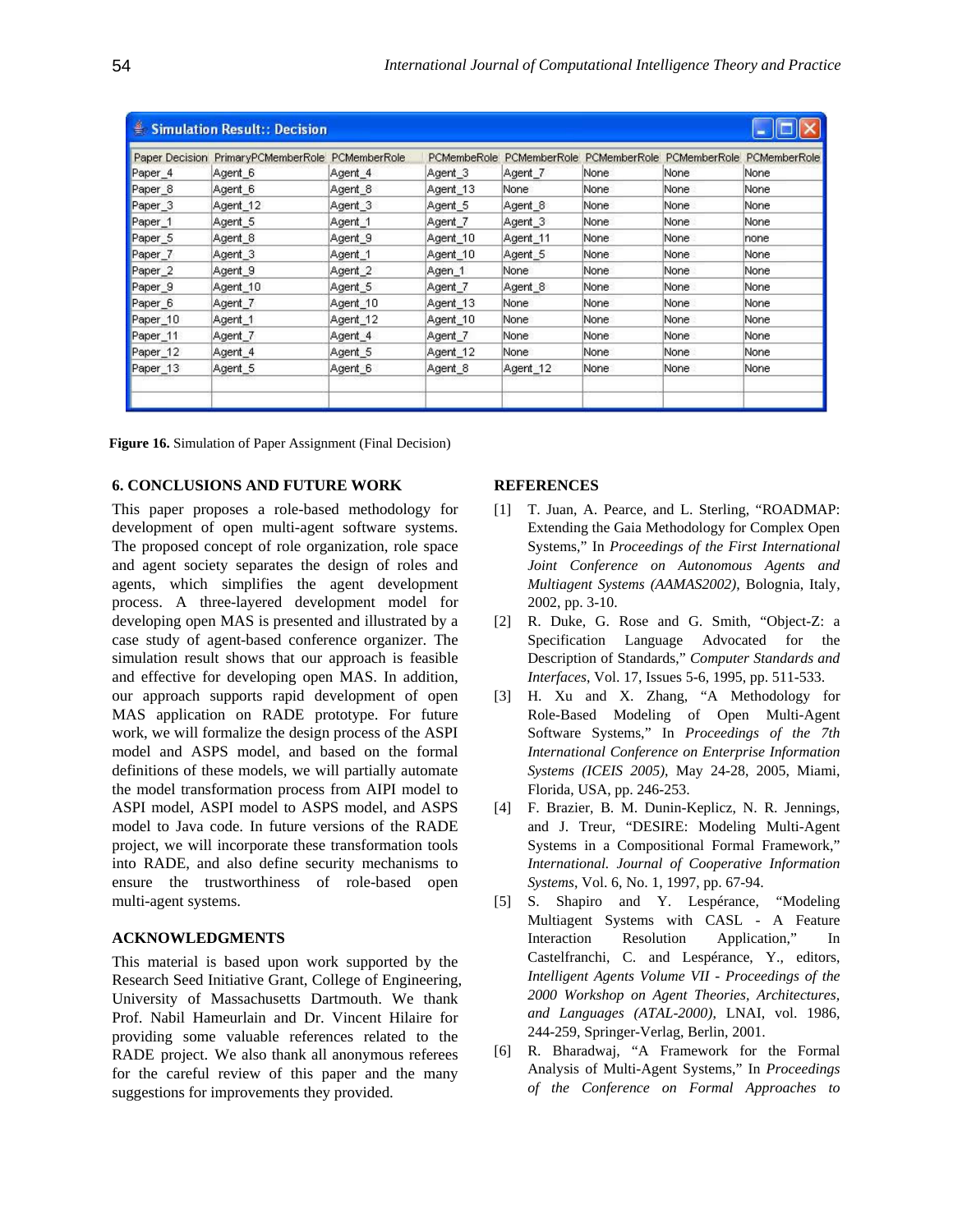*Multi-Agent Systems (FAMAS)*, affiliated with ETAPS 2003, April 12, 2003, Warsaw, Poland.

- [7] M. Luck and M. d'Inverno, "A Formal Framework for Agency and Autonomy," In *Proceedings of the First International Conference on Multi-Agent Systems* (ICMAS-95), AAAI Press / MIT Press, 1995, pp. 254-260.
- [8] M. Fisher, "Representing and Executing Agent-Based Systems*,*" In *Proceedings of the International Workshop on Agent Theories, Architectures, and Languages*, M. Wooldridge and N. Jennings (eds.), Lecture Notes in Computer Science, Vol. 890, Springer-Verlag, 1995, pp. 307-323.
- [9] H. Xu and S. M. Shatz, "A Framework for Modeling Agent-Oriented Software," In *Proceedings of the 21st International Conference on Distributed Computing Systems* (ICDCS), April 2001, Phoenix, Arizona, pp. 57-64.
- [10] H. Xu and S. M. Shatz, "A Framework for Model-Based Design of Agent-Oriented Software," *IEEE Transactions on Software Engineering* (IEEE TSE), January 2003, Vol. 29, No. 1, pp. 15-30.
- [11] V. Hilaire, A. Koukam, and P. Gruer, "A Mechanism for Dynamic Role Playing," In *Agent Technologies, Infrastructures, Tools and Applications for E-Services*, LNAI 2592, Springer Verlag, 2002.
- [12] V. Hilaire, O. Simonin, A. Koukam, and J. Ferber, "A Formal Approach to Design and Reuse of Agent and Multiagent Models," In *Proceeding of the Fifth International Workshop on Agent-Oriented Software Engineering* (AOSE-2004), AAMAS, New York, July 2004.
- [13] D. Kinny, M. Georgeff, and A. Rao, "A Methodology and Modeling Technique for Systems of BDI Agents," In *Proceedings of the Seventh European Workshop on Modeling Autonomous Agents in a Multi-Agent World,* LNAI Vol. 1038, Springer-Verlag: Berlin, Germany, 1996, pp. 56-71.
- [14] G. Cabri, L. Ferrari, and L. Leonardi, "Agent Role-Based Collaboration and Coordination: a Survey about Existing Approaches," In *Proceedings of the IEEE International Conference on Systems, Man and Cybernetics*, Oct. 2004, pp. 5473-5478.
- [15] M. Wooldridge, N. R. Jennings, and D. Kinny, "The Gaia Methodology for Agent-Oriented Analysis and Design," *International Journal of Autonomous Agents and Multi-Agent Systems*, Vol. 3, No.3, 2000, pp. 285-312.
- [16] S. A. DeLoach, M. F. Wood and C. H. Sparkman, "Multiagent Systems Engineering," *International Journal of Software Engineering and Knowledge Engineering*, Vol. 11, No. 3, June 2001.
- [17] N. Hameurlain and C. Sibertin-Blanc, "Specification" of Role-based Interactions Components in Multi-Agent Systems," *Software Engineering for Multi-Agents System III: Research Issues and Practical Applications*, Lecture Notes in Computer Science, LNAI/LNCS, pp 180-197, Vol. 3390, Springer-Verlag, 2005.
- [18] C. Bernon, M. Cossentino, M. Gleizes, P. Turci, and F. Zambonelli, "A Study of Some Multi-Agent Meta-Models," In *Proceedings of the Fifth International Workshop on Agent-Oriented Software Engineering* (AOSE-2004), The Third International Joint Conference on AAMAS 2004, New York, USA, July 2004.
- [19] D. Gracanin, S. A. Bohner, and M. Hinchey, "Towards a Model-Driven Architecture for Autonomic Systems," In *Proceedings of 11th IEEE International Conference and Workshop on the Engineering of Computer-Based Systems* (ECBS'04), 2004, pp. 500-505.
- [20] M. Amor, L. Fuentes, A. Vallecillo, "Bridging the Gap Between Agent-Oriented Design and Implementation using MDA," In *Proceedings of the Fifth International Workshop on Agent-Oriented Software Engineering* (AOSE 2004), LNCS 3382, pp.93-108, New York, 2004.
- [21] B. A. De Maria, V. T. Silva, and C. J. P. Lucena, "Developing Multi-Agent Systems Based on MDA," In *Proceedings of the 17th Conference on Advanced Information Systems Engineering* (CAiSE'05), Porto, Portugal, June 13-17, 2005.
- [22] D. Thomas, "MDA: Revenge of the Modelers or UML Utopia?" *IEEE Software*, Vol. 21, No. 3, May/June, 2004, pp. 15-17.
- [23] R. G. Smith, "The Contract Net Protocol: High-Level Communication and Control in a Distributed Problem Solver," *IEEE Transactions on Computer*, Vol. C-29, 1980, pp. 1104-1113.
- [24] M. Dastani, V. Dignum and F. Dignum, "Role-Assignment in Open Agent Societies," In *Proceedings of the Second International Joint Conference on Autonomous Agents & Multiagent Systems* (AAMAS 2003), Melbourne, Australia, ACM Press, 2003, pp. 489-496.
- [25] A. Kleppe, J. Warmer, and W. Bast, *MDA Explained: The Model Driven Architecture: Practice and Promise*, Addison-Wesley, 2003.
- [26] R. Nagappan, R. Skoczylas, R. Sriganesh, *Developing Java Web Services: Architecting and Developing Secure Web Services Using Java*, Wiley, 2002.
- [27] H. Xu and S. M. Shatz, "ADK: An Agent Development Kit Based on a Formal Model for Multi-Agent Systems," *Journal of Automated*